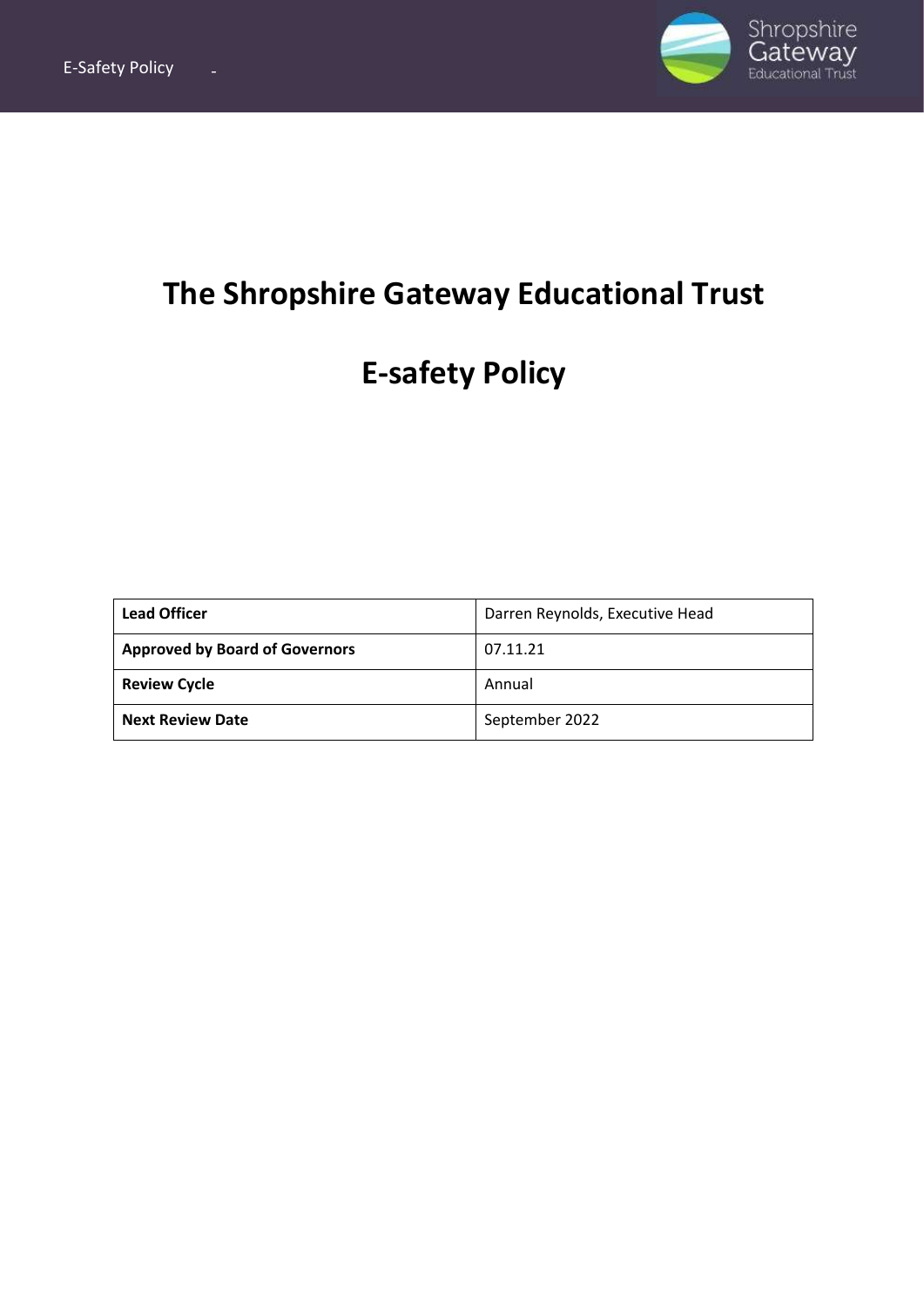

## **Development / Monitoring / Review of this Policy**

This e-safety policy has been developed in conjunction with Telford and Wrekin IT services as the supplier of IT managed service for use by:

- Headteacher, Senior leaders
- E-Safety Officer / IT Lead (in many of our schools this will be the same person)
- Staff including Teachers, Support Staff, Technical staff
- Governors and Directors
- Parents and Carers
- Community users

It will be shared with the whole school community.

## **Schedule for Development / Monitoring / Review**

| The E-Safety Policy will be reviewed annually, or more<br>regularly in the light of any significant new developments in<br>the use of the technologies, new threats to e-safety or<br>incidents that have taken place. The next anticipated review<br>date will be: | 1 <sup>st</sup> September 2022                                                                                                                   |
|---------------------------------------------------------------------------------------------------------------------------------------------------------------------------------------------------------------------------------------------------------------------|--------------------------------------------------------------------------------------------------------------------------------------------------|
| Should serious e-safety incidents take place, the<br>appropriate school leads will be informed:                                                                                                                                                                     | Executive Head teacher, Headteachers, Trust<br>Business manager, Deputy Headteachers, IT lead,<br>Safeguarding lead, Network Manager/Technicians |

The school will monitor the impact of the policy using:

- Logs of reported incidents
- Monitoring logs of internet activity (including sites visited)
- Internal monitoring data for network activity

## **Introduction and aims**

ICT is an integral part of the way our school works, and is a critical resource for pupils, staff, governors, volunteers and visitors. It supports teaching and learning, pastoral and administrative functions of the school.

However, the ICT resources and facilities our school uses also pose risks to data protection, online safety and safeguarding.

This policy aims to:

- Set guidelines and rules on the use of school ICT resources for staff, pupils, parents and governors
- Establish clear expectations for the way all members of the school community engage with each other online
- Support the school's policy on data protection and safeguarding
- Prevent disruption to the school through the misuse, or attempted misuse, of ICT systems
- Support the school in teaching pupils safe and effective internet and ICT use

This policy covers all users of our school's ICT facilities, including governors, staff, pupils, volunteers, contractors and visitors. Breaches of this policy may be dealt with under our disciplinary policy, behaviour policy, staff discipline policy, safeguarding policy, staff code of conduct.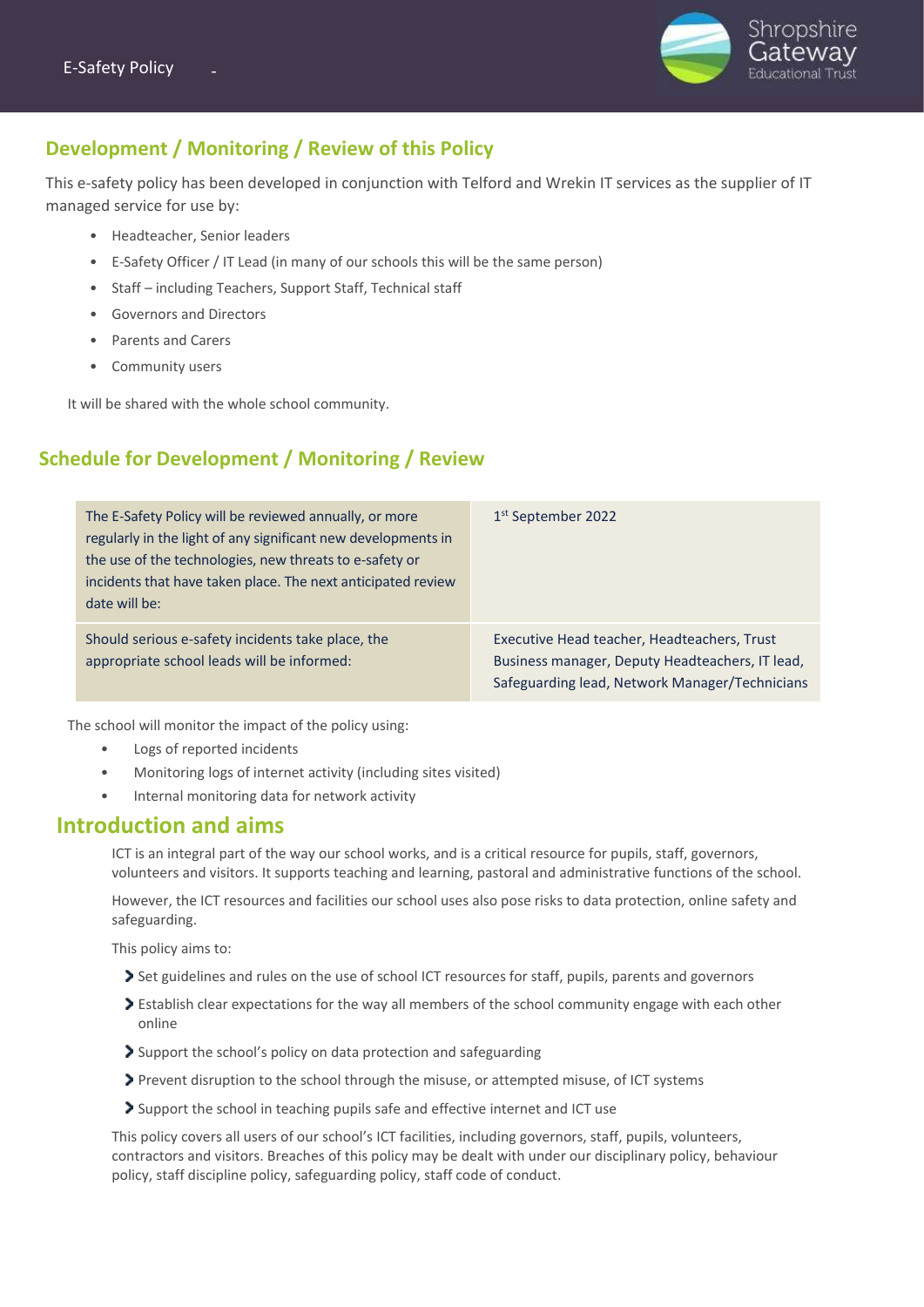

## **Scope of the Policy**

This policy applies to all members of the Trust community (including staff, pupils, volunteers, parents / carers, visitors, community users) who have access to and are users of Trust ICT systems, both in and out of the Trust.

The Education and Inspections Act 2006 empowers Headteachers to such extent as is reasonable, to regulate the behaviour of pupils when they are off the Trust site and empowers members of staff to impose disciplinary penalties for inappropriate behaviour. This is pertinent to incidents of cyber-bullying, or other e-safety incidents covered by this policy, which may take place outside of the Trust, but is linked to membership of the Trust. The 2011 Education Act increased these powers with regard to the searching for and of electronic devices and the deletion of data (see DFE guidance[: Searching, Screening and Confiscation](https://assets.publishing.service.gov.uk/government/uploads/system/uploads/attachment_data/file/674416/Searching_screening_and_confiscation.pdf) ). In the case of both acts, action can only be taken over issues covered by the published Behaviour Policy.

The Trust will deal with such incidents within this policy and associated behaviour and anti-bullying policies and will, where known, inform parents / carers of incidents of inappropriate e-safety behaviour that take place out of school.

## **Roles and Responsibilities**

The following section outlines the e-safety roles and responsibilities of individuals and groups within the Trust:

## **Governors / Board of Directors:**

Governors/Directors are responsible for the approval of the E-Safety Policy and for reviewing the effectiveness of the policy. This will be carried out by the Governors receiving regular information about e-safety incidents and monitoring reports. A member of the Governing Body has taken on the role of E-Safety through the Safeguarding Governor Role. The role of the E-Safety Governor / Director will include:

- receiving updates from the E-Safety/IT Lead/Technician (as required)
- receiving reports from monitoring of e-safety incident logs
- reporting to relevant Governors committee

#### **Headteachers and Senior Leaders:**

- **The Headteacher has a duty of care for ensuring the safety (including e-safety) of members of the school community**, though the day to day responsibility for e-safety will be delegated to the E-Safety Co-ordinator / IT Lead/ safeguarding Lead.
- **The Headteacher and (at least) another member of the Senior Leadership Team / Senior Management Team should be aware of the procedures to be followed in the event of a serious e-safety allegation being made against a member of staff.** (see flow chart on dealing with e-safety incidents – included in a later section – "Responding to incidents of misuse" and other relevant body disciplinary procedures).
- The Headteacher / Senior Leaders are responsible for ensuring that the E-Safety Coordinator / IT Lead and other relevant staff receive suitable training to enable them to carry out their e-safety roles and to train other colleagues, as relevant.
- The Headteacher / Senior Leaders will ensure that there is a system in place to allow for monitoring and support of those in school who carry out the internal e-safety monitoring role. This is to provide a safety net and also support to those colleagues who take on important monitoring roles.
- The Senior Leadership Team / Senior Management Team will receive regular monitoring reports from the E-Safety Co-ordinator / IT Lead.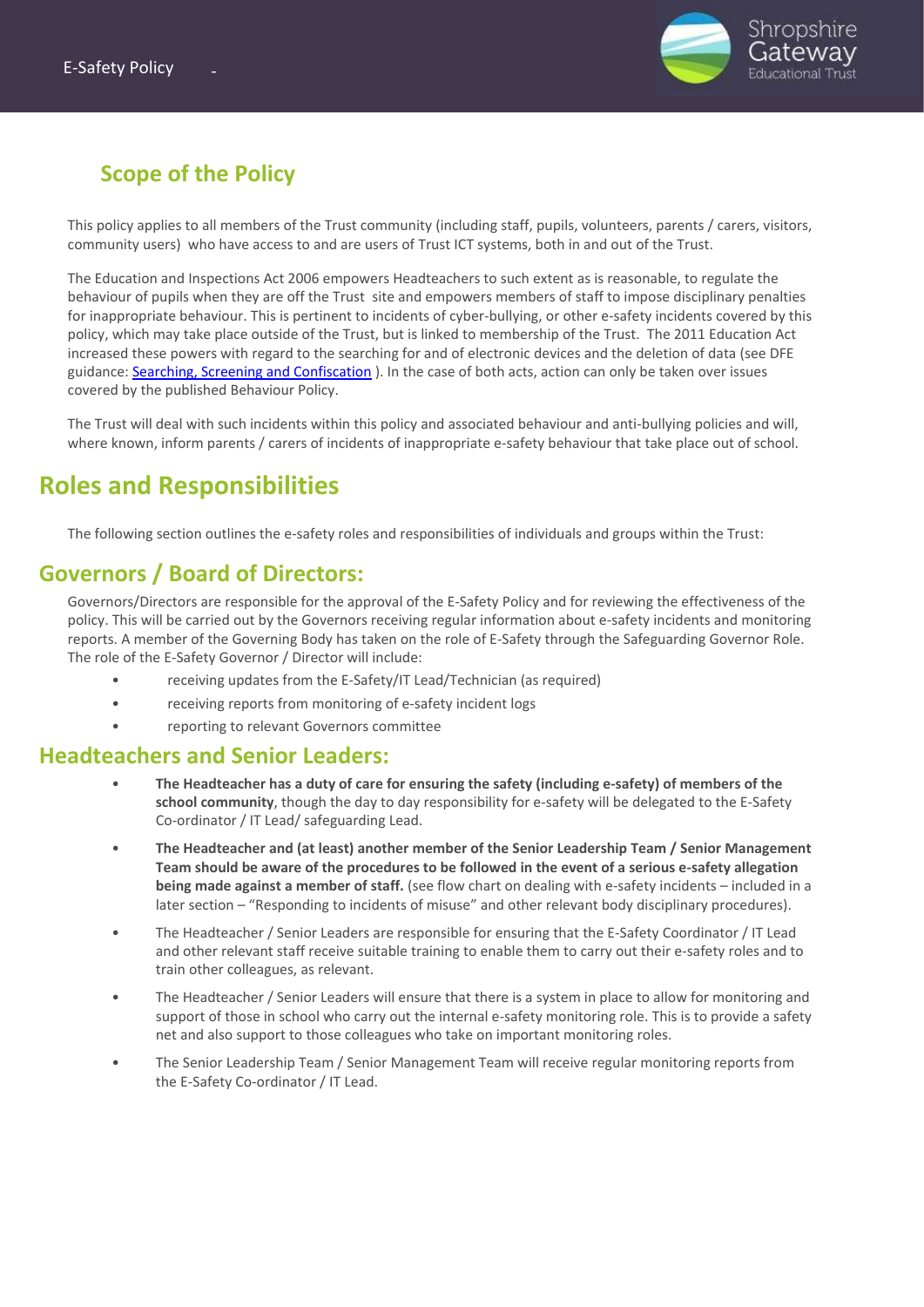

## **E-Safety Coordinator / IT Lead:**

- takes day to day responsibility for e-safety issues and has a leading role in establishing and reviewing the school e-safety policies / documents
- ensures that all staff are aware of the procedures that need to be followed in the event of an e-safety incident taking place.
- provides training and advice for staff
- liaises with the Local Authority / relevant body
- liaises with school technical staff
- receives reports of e-safety incidents and creates a log of incidents to inform future e-safety developments, (Examples of suitable log sheets may be found later in this document).
- meets regularly with E-Safety Governor / Director to discuss current issues, review incident logs and filtering / change control logs
- attends relevant meeting / committee of Governors / Directors
- reports regularly to Senior Leadership Team

## **Network Manager / Technical staff:**

The Trust has a managed ICT service provided by an outside contractor, it is the responsibility of the Trust to ensure that the managed service provider carries out all the e-safety measures that would otherwise be the responsibility of the school technical staff, as suggested below. It is also important that the managed service provider is fully aware of the Trust e-safety policy and procedures.

The Network Manager / Technical Staff / Co-ordinator for ICT / Computing is responsible for ensuring:

- **• that the school's / academy's technical infrastructure is secure and is not open to misuse or malicious attack**
- **• that the Trust meets required e-safety technical requirements and any other relevant body E-Safety Policy / Guidance that may apply.**
- **• that users may only access the networks and devices through a properly enforced password protection policy, in which passwords are regularly changed**
- filtering is applied and updated on a regular basis and that its implementation is not the sole responsibility of any single person.
- that they keep up to date with e-safety technical information in order to effectively carry out their esafety role and to inform and update others as relevant
- that the use of the network / internet / Virtual Learning Environment / remote access / email is regularly monitored in order that any misuse / attempted misuse can be reported to the Headteacher / Senior Leader; E-Safety Coordinator / Safeguarding Lead for investigation, action, sanction
- that monitoring software / systems are implemented and updated as agreed in Trust policies

## **Teaching and Support Staff**

are responsible for ensuring that:

- **• they have an up to date awareness of e-safety matters and of the current Trust e-safety policy and practices**
- **• they have read, understood and signed the Staff Acceptable Use Policy / Agreement (AUP)**
- **• they report any suspected misuse or problem to the Headteacher / Senior Leader ; E-Safety Coordinator, IT Lead / safeguarding lead for investigation, action, sanction**
- **• all digital communications with pupils / parents / carers should be on a professional level** and only carried out using official school systems
- e-safety issues are embedded in all aspects of the curriculum and other activities
- pupils understand and follow the e-safety and acceptable use policies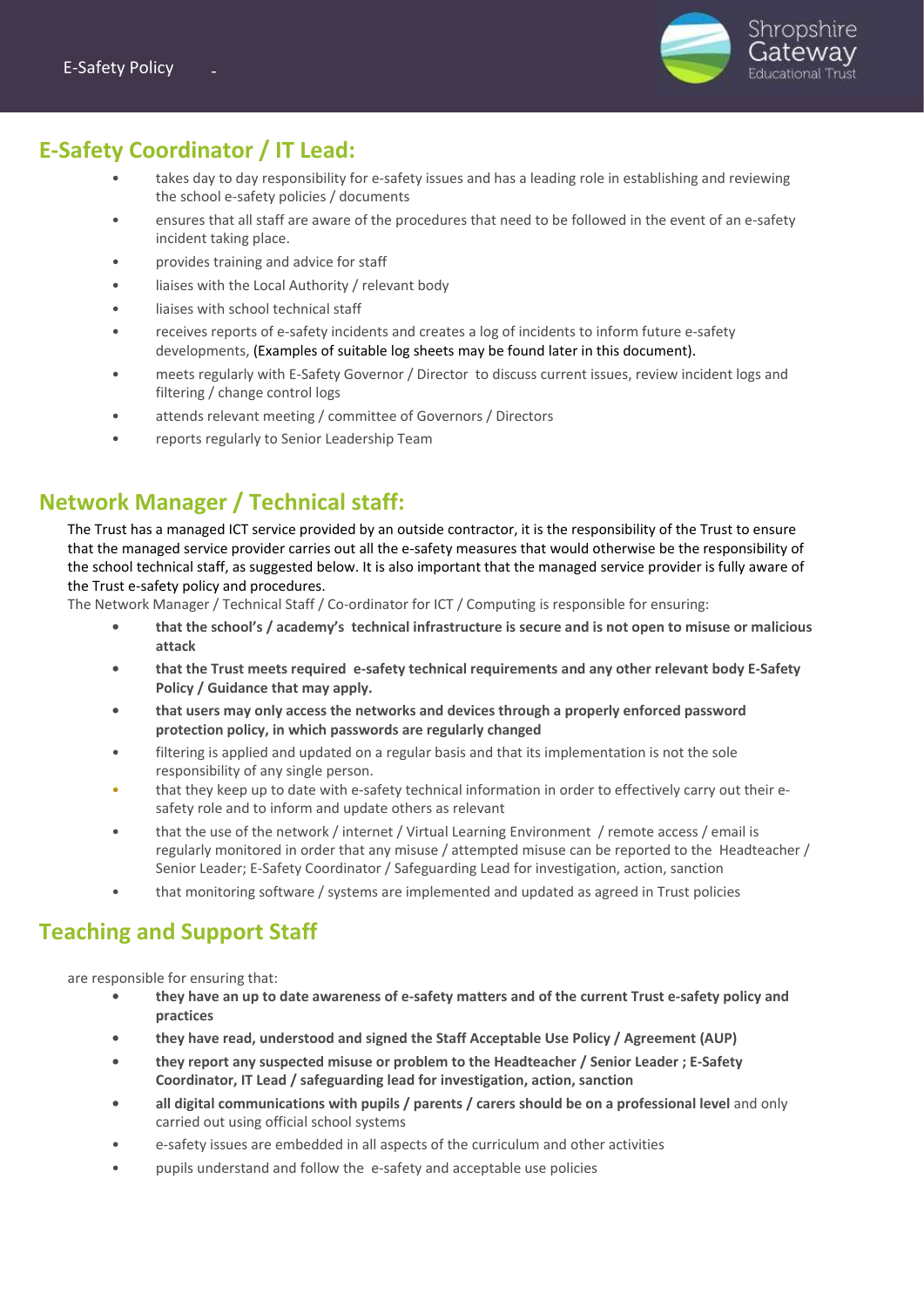

- pupils have a good understanding of research skills and the need to avoid plagiarism and uphold copyright regulations
- they monitor the use of digital technologies, mobile devices, cameras etc in lessons and other school activities (where allowed) and implement current policies with regard to these devices
- in lessons where internet use is pre-planned pupils should be guided to sites checked as suitable for their use and that processes are in place for dealing with any unsuitable material that is found in internet searches

## **Child Protection / Safeguarding Designated Person / Officer**

This person should be trained in e-safety issues and be aware of the potential for serious child protection / safeguarding issues to arise from:

- sharing of personal data
- access to illegal / inappropriate materials
- inappropriate on-line contact with adults / strangers
- potential or actual incidents of grooming
- cyber-bullying

It is important to emphasise that these are child protection issues, not technical issues, simply that the technology provides additional means for child protection issues to develop.)

#### **Pupils:**

- **• are responsible for using the Trust digital technology systems in accordance with the Pupil Acceptable Use Policy**
- have a good understanding of research skills and the need to avoid plagiarism and uphold copyright regulations
- need to understand the importance of reporting abuse, misuse or access to inappropriate materials and know how to do so
- will be expected to know and understand policies on the use of mobile devices and digital cameras. They should also know and understand policies on the taking / use of images and on cyber-bullying.
- should understand the importance of adopting good e-safety practice when using digital technologies out of school and realise that the school's / academy's E-Safety Policy covers their actions out of school, if related to their membership of the school

## **Parents / Carers**

Parents / Carers play a crucial role in ensuring that their children understand the need to use the internet / mobile devices in an appropriate way. The Trust will take every opportunity to help parents understand these issues through parents' evenings, newsletters, letters, website / VLE and information about national / local e-safety campaigns / literature. Parents and carers will be encouraged to support the Trust in promoting good e-safety practice and to follow guidelines on the appropriate use of:

- **•** digital and video images taken at school events
- access to parents' sections of the website / VLE and on-line pupil records
- their children's personal devices in the Trust (where this is allowed)

## **Community Users**

Community Users who access school systems / website / VLE as part of the wider Trust provision will be expected to sign a Community User AUA before being provided with access to school systems. (A Community Users Acceptable Use Agreement Template can be found in the appendices.)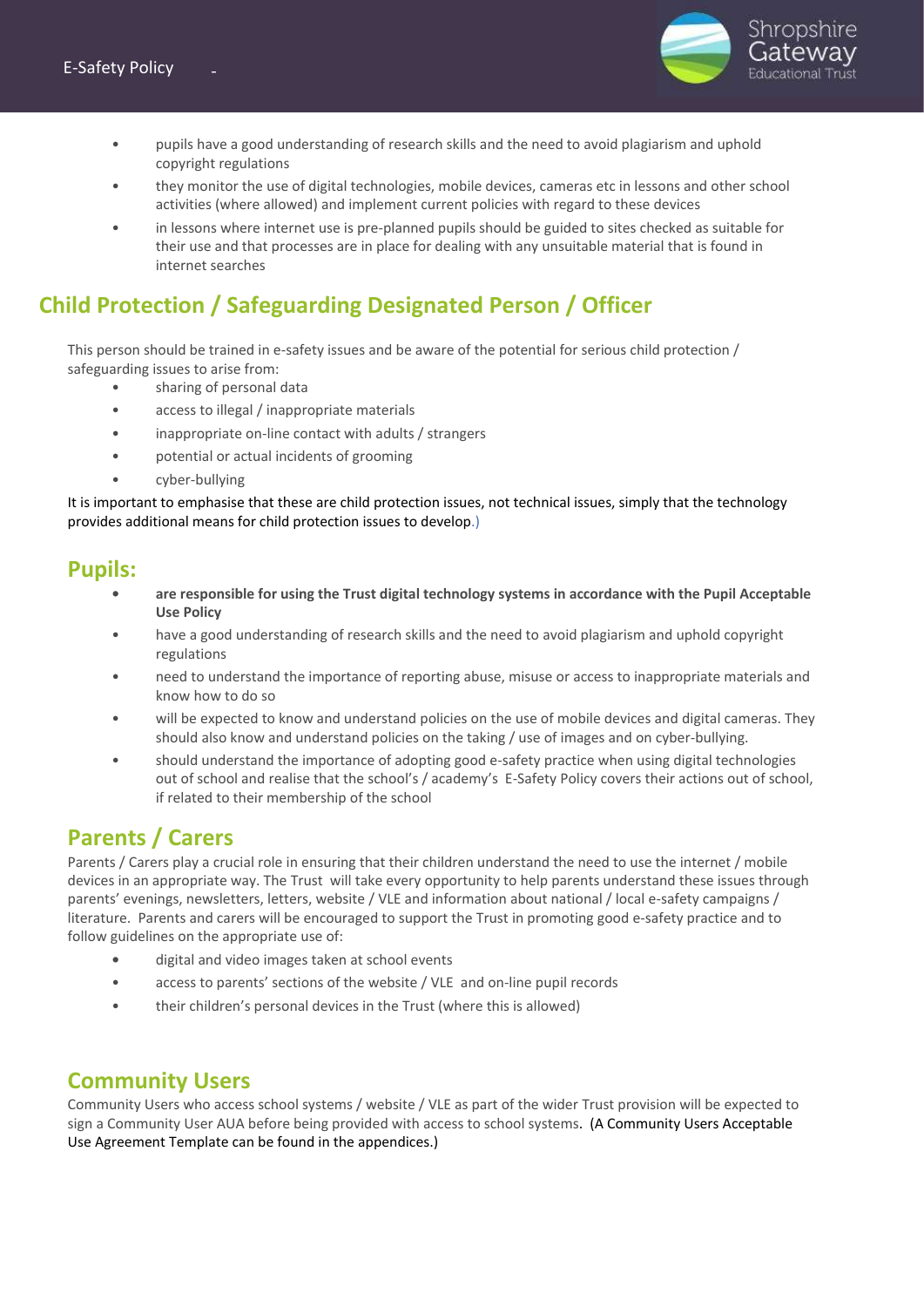

## **Policy Statements**

## **Education - pupils**

Whilst regulation and technical solutions are very important, their use must be balanced by educating pupils to take a responsible approach. The education of pupils in e-safety is therefore an essential part of the school's e-safety provision. Children and young people need the help and support of the school to recognise and avoid e-safety risks and build their resilience.

**E-safety should be a focus in all areas of the curriculum and staff should reinforce e-safety messages across the curriculum. The e-safety curriculum should be relevant and provide progression, with opportunities for creative activities and will be provided in the following ways:**

- **• A planned e-safety curriculum should be provided as part of Computing / PHSE / other lessons and should be regularly revisited**
- **• Key e-safety messages should be reinforced as part of a planned programme of assemblies and tutorial / pastoral activities**
- **• Pupils should be taught in all lessons to be critically aware of the materials / content they access online and be guided to validate the accuracy of information.**
- **• Pupils should be taught to acknowledge the source of information used and to respect copyright when using material accessed on the internet**
- Pupils should be helped to understand the need for the pupil Acceptable Use Agreement and encouraged to adopt safe and responsible use both within and outside school
- Staff should act as good role models in their use of digital technologies the internet and mobile devices
- In lessons where internet use is pre-planned, it is best practice that pupils should be guided to sites checked as suitable for their use and that processes are in place for dealing with any unsuitable material that is found in internet searches.
- Where pupils are allowed to freely search the internet, staff should be vigilant in monitoring the content of the websites the young people visit.
- It is accepted that from time to time, for good educational reasons, students may need to research topics (e.g. racism, drugs, discrimination) that would normally result in internet searches being blocked. In such a situation, staff can request that the Technical Staff (or other relevant designated person) can temporarily remove those sites from the filtered list for the period of study. Any request to do so, should be auditable, with clear reasons for the need.

## **Education – parents / carers**

Many parents and carers have only a limited understanding of e-safety risks and issues, yet they play an essential role in the education of their children and in the monitoring / regulation of the children's on-line behaviours. Parents may underestimate how often children and young people come across potentially harmful and inappropriate material on the internet and may be unsure about how to respond.

The school will therefore seek to provide information and awareness to parents and carers through:

- Curriculum activities
- Letters, newsletters, web site, VLE
- Parents / Carers evenings / sessions
- High profile events / campaigns e.g. Safer Internet Day
- Reference to the relevant web sites / publications

## **Education & Training – Staff / Volunteers**

It is essential that all staff receive e-safety training and understand their responsibilities, as outlined in this policy. Training will be offered as follows: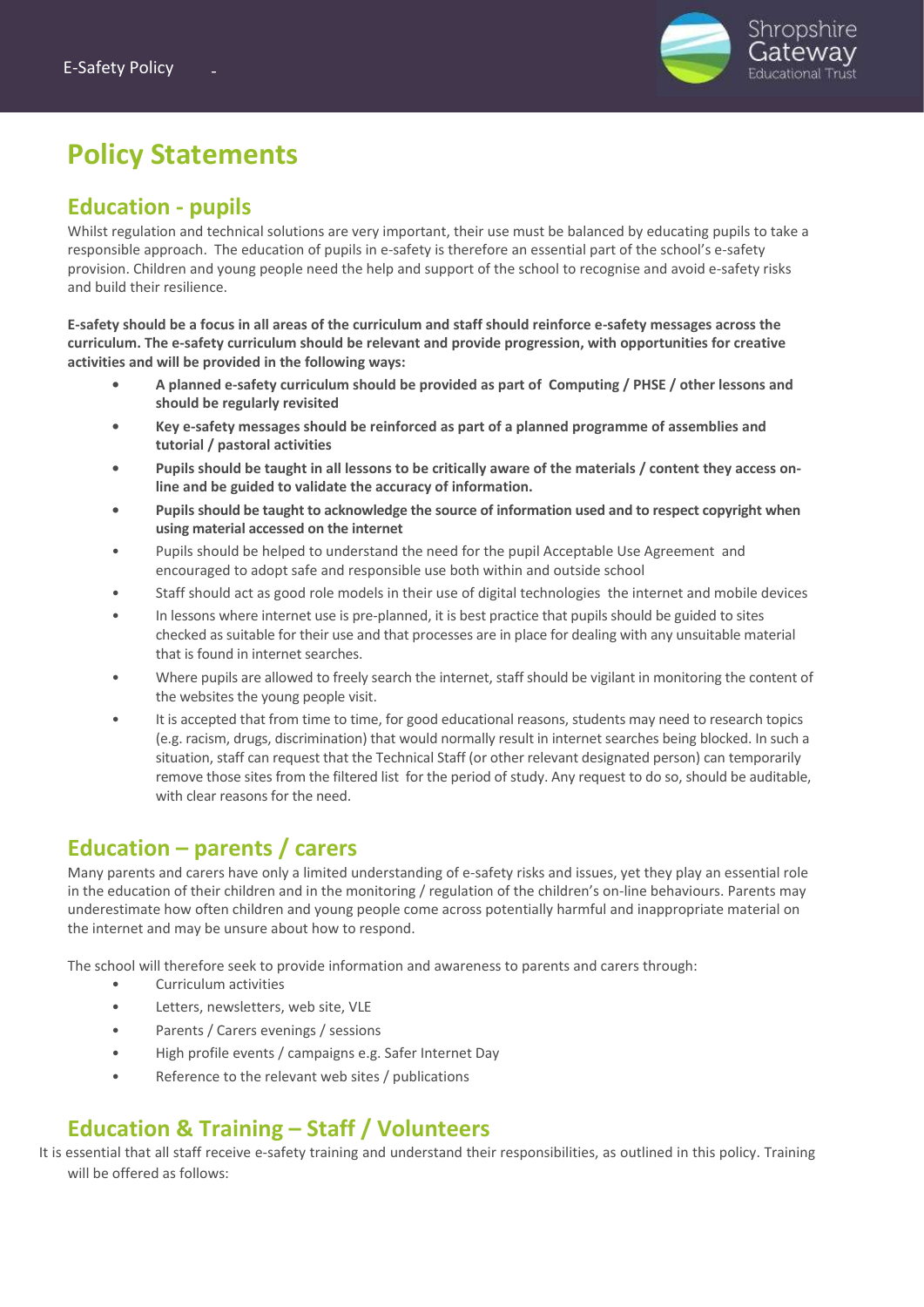

- **A planned programme of formal e-safety training will be made available to staff. This will be regularly updated and reinforced.** It is expected that some staff will identify e-safety as a training need within the performance management process.
- **• All new staff should receive e-safety training as part of their induction programme, ensuring that they fully understand the school e-safety policy and Acceptable Use Agreements**
- The E-Safety Coordinator / IT Lead (or other nominated person) will receive regular updates through attendance at external training events, other relevant organisations) and by reviewing guidance documents released by relevant organisations.
- This E-Safety policy and its updates will be presented to and discussed by staff in staff / team meetings / INSET days as appropriate.
- The E-Safety Coordinator / Officer (or other nominated person) will provide advice / guidance / training to individuals as required.

## **Training – Governors / Directors**

**Governors / Directors should take part in e-safety training / awareness sessions**, with particular importance for those who are members of any sub committee / group involved in technology / e-safety / health and safety / child protection. This may be offered in a number of ways:

- Attendance at training provided by the Trust / National Governors Association / or other relevant organisation
- Participation in school training / information sessions for staff or parents

## **Technical – infrastructure / equipment, filtering and monitoring**

The Trust has a managed ICT service provided by an outside contractor, it is the responsibility of the school to ensure that the managed service provider carries out all the e-safety measures that would otherwise be the responsibility of the school, as suggested below. It is also important that the managed service provider is fully aware of the Trust E-Safety Policy / Acceptable Use Agreements.

The school will be responsible for ensuring that the school infrastructure / network is as safe and secure as is reasonably possible and that policies and procedures approved within this policy are implemented. It will also need to ensure that the relevant people named in the above sections will be effective in carrying out their e-safety responsibilities:

- **• Trust technical systems will be managed in ways that ensure that the Trust meets recommended technical requirements**
- **There will be regular reviews and audits of the safety and security of school academy technical systems**
- **• Servers, wireless systems and cabling must be securely located and physical access restricted**
- **• All users will have clearly defined access rights to Trust technical systems and devices.**
- **All users will be provided with a username and secure password** by the IT Lead who will keep an up to date record of users and their usernames. **Users are responsible for the security of their username and password** and will be required to change their password periodically). (Schools / Academies may choose to use group or class log-ons and passwords for KS1 and below, but need to be aware of the associated risks – see appendix)
- **• The "master / administrator" passwords for the Trust ICT system, used by the Network Manager (or other person) must also be available to the Headteacher or other nominated senior leader and kept in a secure place (e.g. school safe)**
- The IT Lead **is responsible for ensuring that software licence logs are accurate and up to date and that regular checks are made to reconcile the number of licences purchased against the number of software installations** (Inadequate licencing could cause the school to breach the Copyright Act which could result in fines or unexpected licensing costs)
- *•* **Internet access is filtered for all users.** Illegal content (child sexual abuse images) is filtered by the broadband or filtering provider by actively employing the Internet Watch Foundation CAIC list. Content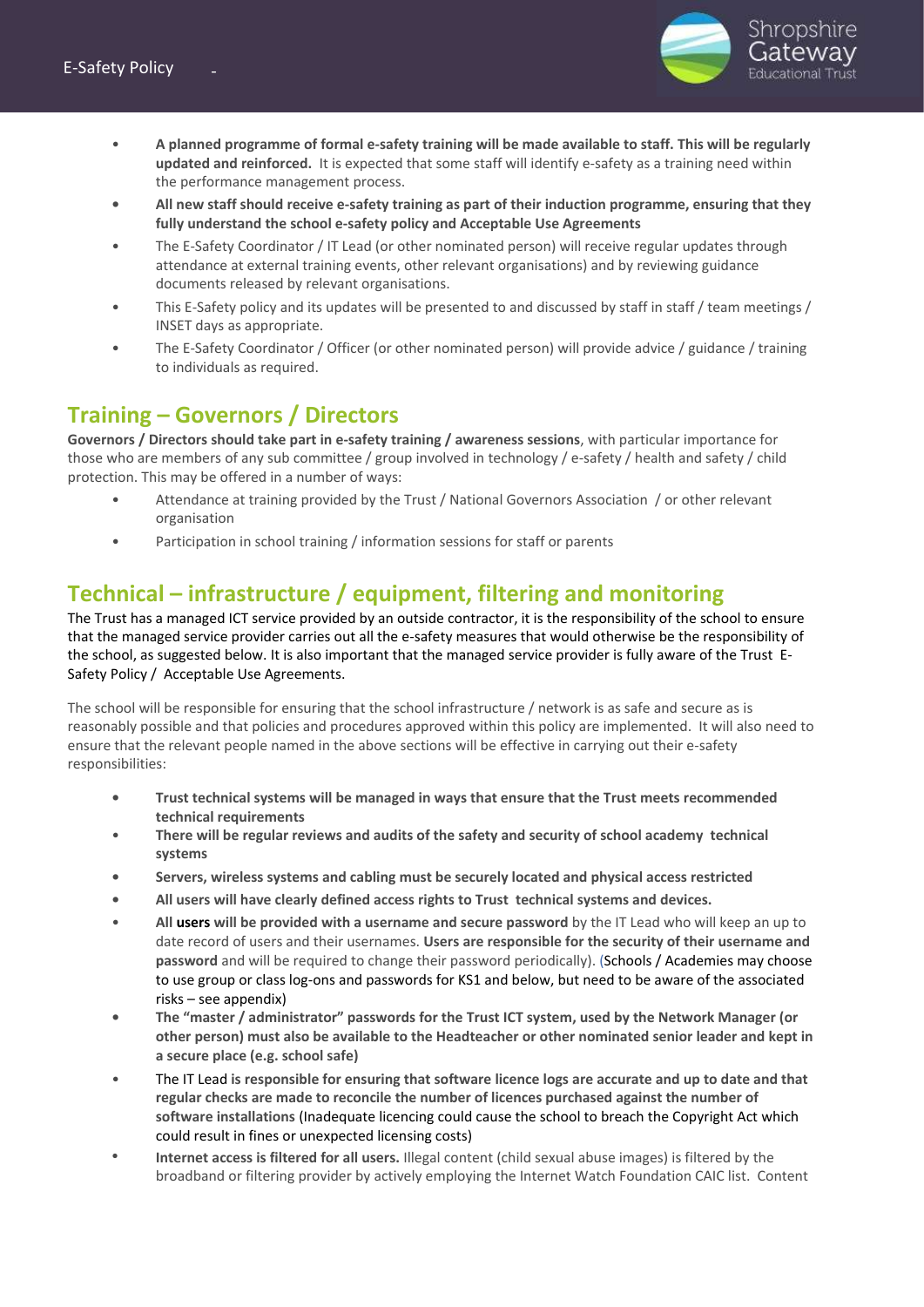

lists are regularly updated and internet use is logged and regularly monitored.). There is a clear process in place to deal with requests for filtering changes

- The school has enhanced / differentiated user-level filtering (allowing different filtering levels for different ages / stages and different groups of users – staff / pupils / students etc)
- Trust technical staff regularly monitor and record the activity of users on the school technical systems and users are made aware of this in the Acceptable Use Agreement
- An appropriate system is in place for users to report any actual / potential technical incident / security breach to the relevant person, as agreed).
- Appropriate security measures are in place to protect the servers, firewalls, routers, wireless systems, work stations, mobile devices etc from accidental or malicious attempts which might threaten the security of the school systems and data. These are tested regularly. The school infrastructure and individual workstations are protected by up to date virus software.
- Temporary access of "guests" can be facilitated (e.g. trainee teachers, supply teachers, visitors) onto the school systems but these guests must comply with the contents of this policy.
- Personal data (as defined in GDPR) cannot be sent over the internet or taken off the school site unless safely encrypted or otherwise secured.

## **Bring Your Own Device (BYOD)**

The educational opportunities offered by mobile technologies are being expanded as a wide range of devices, software and online services become available for teaching and learning, within and beyond the classroom. This has led to the exploration by schools of users bringing their own technologies in order to provide a greater freedom of choice and usability. However, there are a number of e-safety considerations for BYOD that need to be reviewed prior to implementing such a policy. Use of BYOD should not introduce vulnerabilities into existing secure environments. Considerations will need to include; levels of secure access, filtering, data protection, storage and transfer of data, mobile device management systems, training, support, acceptable use, auditing and monitoring. This list is not exhaustive and a BYOD policy should be in place and reference made within all relevant policies.

- The school has a set of clear expectations and responsibilities for all users
- The school adheres to the Data Protection Act principles
- All users are provided with and accept the Acceptable Use Agreement
- All network systems are secure and access for users is differentiated
- Where possible these devices will be covered by the school's / academy's normal filtering systems, while being used on the premises
- All users will use their username and password and keep this safe
- Mandatory training is undertaken for all staff
- Pupils receive training and guidance on the use of personal devices
- Regular audits and monitoring of usage will take place to ensure compliance
- Any device loss, theft, change of ownership of the device will be reported as in the BYOD policy
- Any user leaving the school will follow the process outlined within the BYOD policy

## **Use of digital and video images**

The development of digital imaging technologies has created significant benefits to learning, allowing staff and pupils instant use of images that they have recorded themselves or downloaded from the internet. However, staff, parents / carers and pupils need to be aware of the risks associated with publishing digital images on the internet. Such images may provide avenues for cyberbullying to take place. Digital images may remain available on the internet forever and may cause harm or embarrassment to individuals in the short or longer term. It is common for employers to carry out internet searches for information about potential and existing employees. The school will inform and educate users about these risks and will implement policies to reduce the likelihood of the potential for harm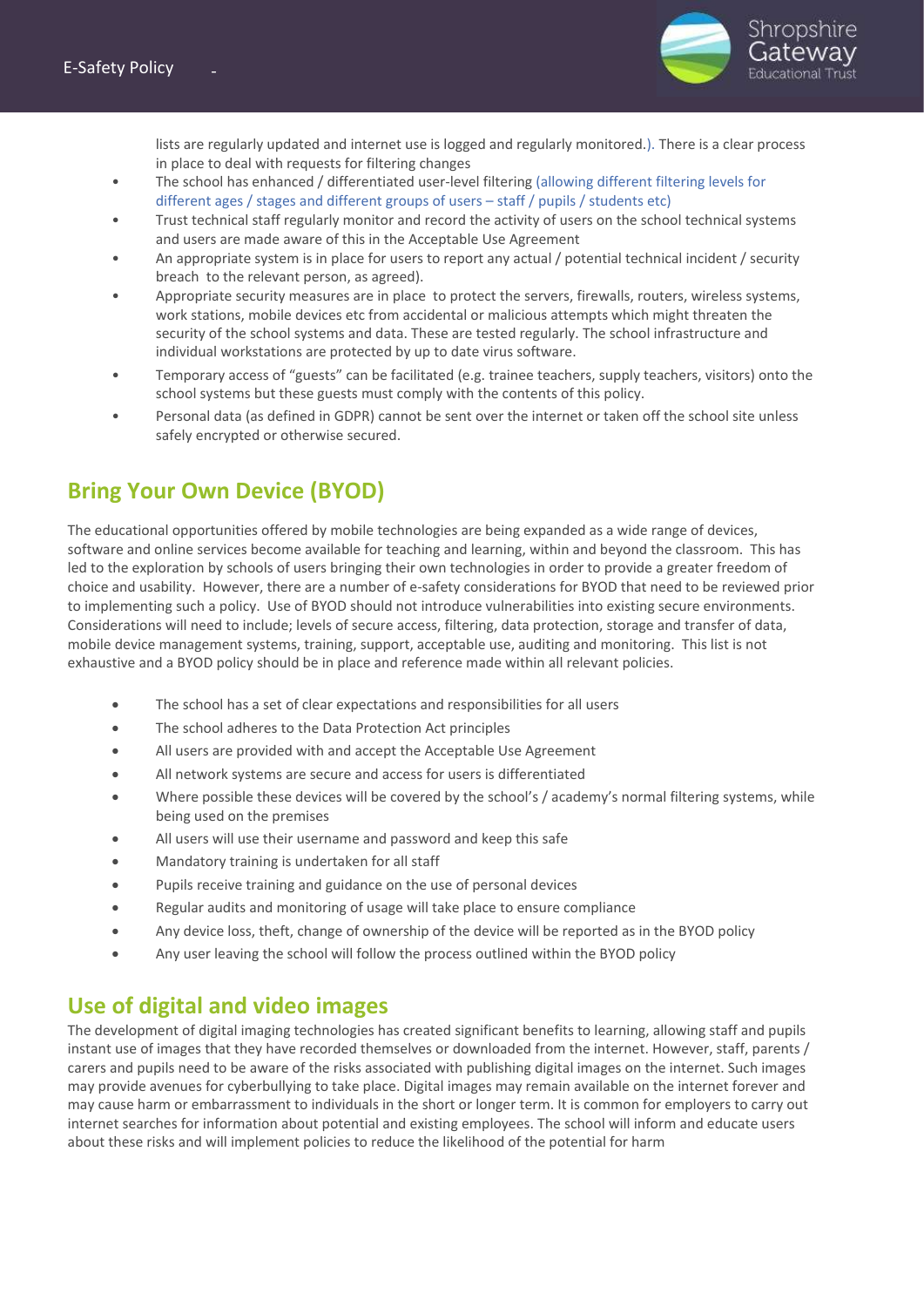

- **• When using digital images, staff should inform and educate pupils about the risks associated with the taking, use, sharing, publication and distribution of images. In particular they should recognise the risks attached to publishing their own images on the internet e.g. on social networking sites.**
- In accordance with guidance from the Information Commissioner's Office, parents / carers are welcome to take videos and digital images of their children at school events for their own personal use (as such use in not covered by the Data Protection Act). To respect everyone's privacy and in some cases protection, these images should not be published / made publicly available on social networking sites, nor should parents / carers comment on any activities involving other pupils in the digital / video images.
- Staff and volunteers are allowed to take digital / video images to support educational aims, but must follow school policies concerning the sharing, distribution and publication of those images. Those images should only be taken on school equipment, the personal equipment of staff should not be used for such purposes.
- Care should be taken when taking digital / video images that pupils are appropriately dressed and are not participating in activities that might bring the individuals or the school into disrepute.
- Pupils must not take, use, share, publish or distribute images of others without their permission
- Photographs published on the website, or elsewhere that include pupils will be selected carefully and will comply with good practice guidance on the use of such images.
- Students' / Pupils' full names will not be used anywhere on a website or blog, particularly in association with photographs.
- Written permission from parents or carers will be obtained before photographs of pupils are published on the school website
- Pupil's work can only be published with the permission of the pupil and parents or carers.

## **Data Protection**

Personal data will be recorded, processed, transferred and made available according to the Data Protection Act 1998 which states that personal data must be:

- Fairly and lawfully processed
- Processed for limited purposes
- Adequate, relevant and not excessive
- Accurate
- Kept no longer than is necessary
- Processed in accordance with the data subject's rights
- **Secure**
- Only transferred to others with adequate protection.

**The Trust must ensure that:**

- **It will hold the minimum personal data necessary to enable it to perform its function and it will not hold it for longer than necessary for the purposes it was collected for.**
- **Every effort will be made to ensure that data held is accurate, up to date and that inaccuracies are corrected without unnecessary delay.**
- **All personal data will be fairly obtained in accordance with the "Privacy Notice" and lawfully processed in accordance with the "Conditions for Processing".**
- **It has a Data Protection Policy**
- **It is registered as a Data Controller for the purposes of the Data Protection Act (DPA)**
- Risk assessments are carried out
- It has clear and understood arrangements for the security, storage and transfer of personal data
- Data subjects have rights of access and there are clear procedures for this to be obtained
- There are clear and understood policies and routines for the deletion and disposal of data
- There is a policy for reporting, logging, managing and recovering from information risk incidents
- There are clear Data Protection clauses in all contracts where personal data may be passed to third parties
- There are clear policies about the use of cloud storage / cloud computing which ensure that such data storage meets the requirements laid down by the Information Commissioner's Office.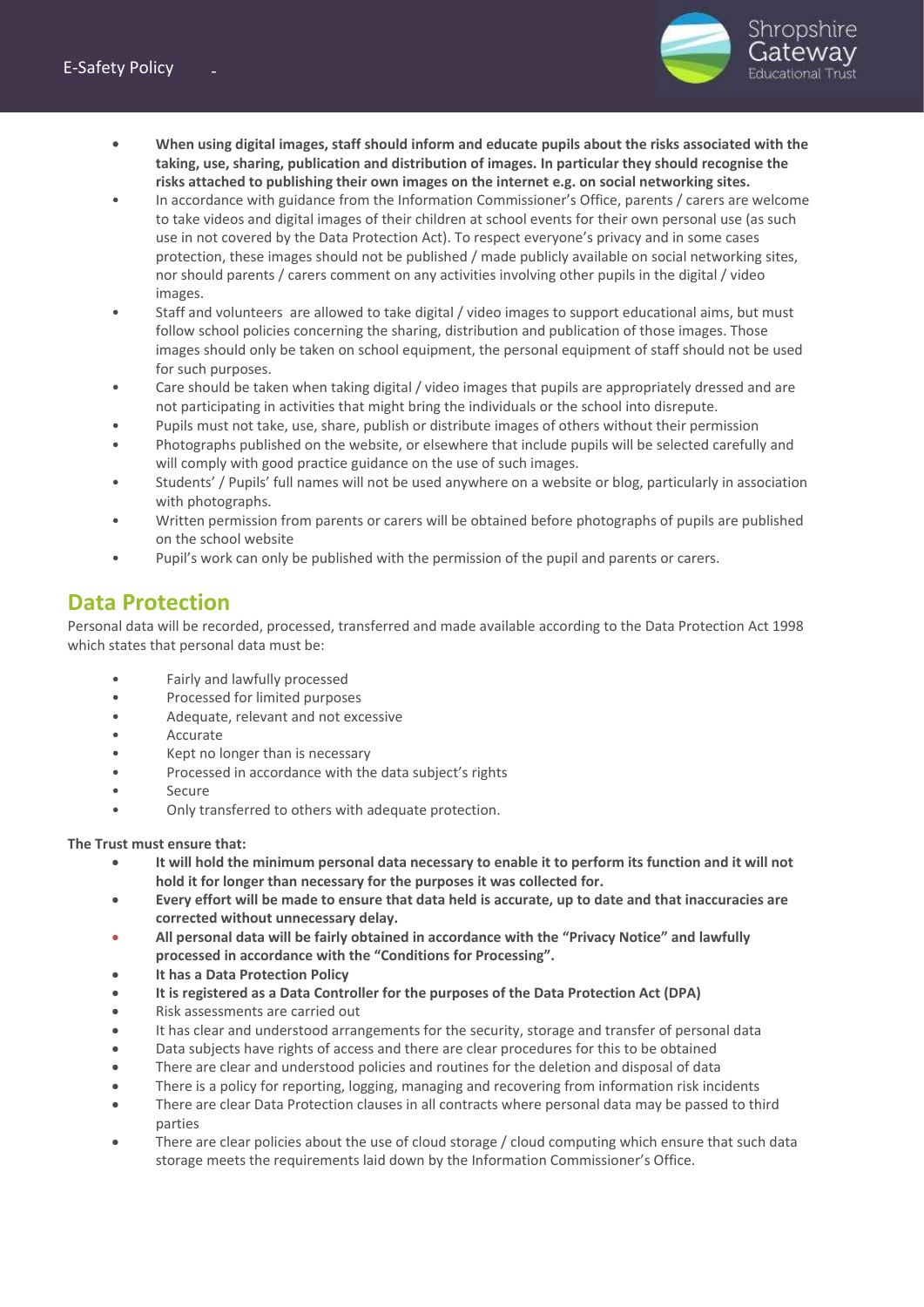

**Staff must ensure that they:**

- **• At all times take care to ensure the safe keeping of personal data, minimising the risk of its loss or misuse.**
- **• Use personal data only on secure password protected computers and other devices, ensuring that they are properly "logged-off" at the end of any session in which they are using personal data.**
- **• Transfer data using encryption and secure password protected devices.**

When personal data is stored on any portable computer system, memory stick or any other removable media:

- **•** the data must be encrypted and password protected
- **•** the device must be password protected (
- **•** the device must offer approved virus and malware checking software
- **•** the data must be securely deleted from the device, in line with school policy (below) once it has been transferred or its use is complete

#### Please refer to the Trust Data Protection Policy for more information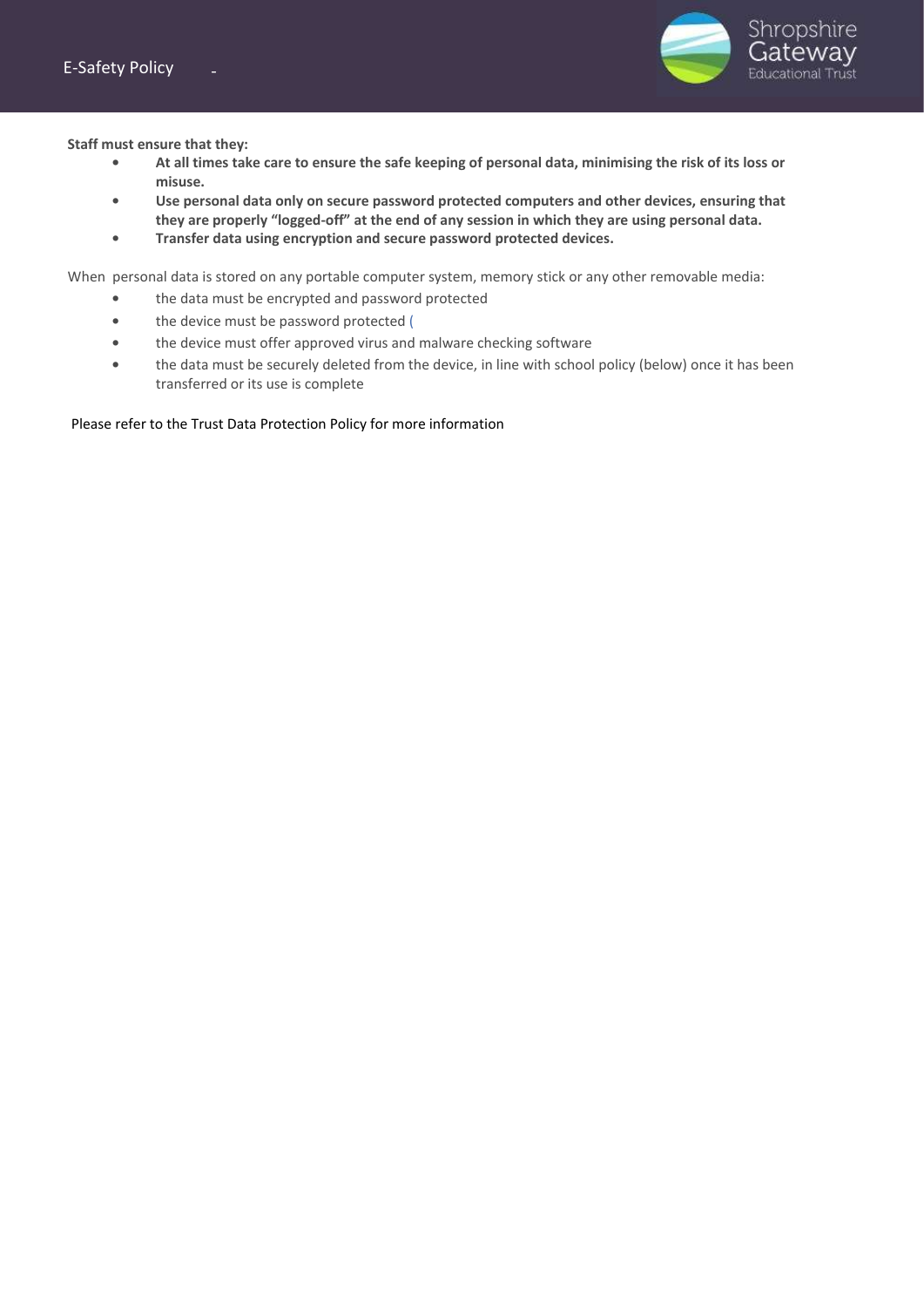

## **Communications**

This is an area of rapidly developing technologies and uses. This section may also be influenced by the age of the pupils. The table has completed considering this for Secondary and Primary schools. (S – Secondary School in trust: P – Primary Schools in trust). A wide range of rapidly developing communications technologies has the potential to enhance learning. The following table shows how the school currently considers the benefit of using these technologies for education outweighs their risks / disadvantages:

|                                                                    | adults      | Staff & other |                          |                            | <b>Pupils</b> |         |                          |                               |
|--------------------------------------------------------------------|-------------|---------------|--------------------------|----------------------------|---------------|---------|--------------------------|-------------------------------|
| <b>Communication Technologies</b>                                  | Not Allowed | Allowed       | Allowed at certain times | Allowed for selected staff | Not allowed   | Allowed | Allowed at certain times | Allowed with staff permission |
|                                                                    |             |               |                          |                            |               |         |                          |                               |
| Mobile phones may be brought to school                             |             | $\mathsf{S}$  | $\mathsf{P}$             |                            | $\mathsf{P}$  |         |                          |                               |
| Use of mobile phones in lessons                                    | SP          |               |                          |                            | ${\sf P}$     |         |                          | $\sf S$                       |
| Use of mobile phones in social time                                |             |               | <b>PS</b>                |                            | P             |         | S                        |                               |
| Taking photos on mobile phones / cameras                           |             |               | $\mathsf S$              | P                          | $\mathsf{P}$  |         | $\mathsf S$              |                               |
| Use of other mobile devices e.g. tablets, gaming devices           | SP          |               |                          |                            | P             |         |                          |                               |
| Use of personal email addresses in school, or on school<br>network | SP          |               |                          |                            | SP            |         |                          |                               |
| Use of school email for personal emails                            | <b>SP</b>   |               |                          |                            | SP            |         |                          |                               |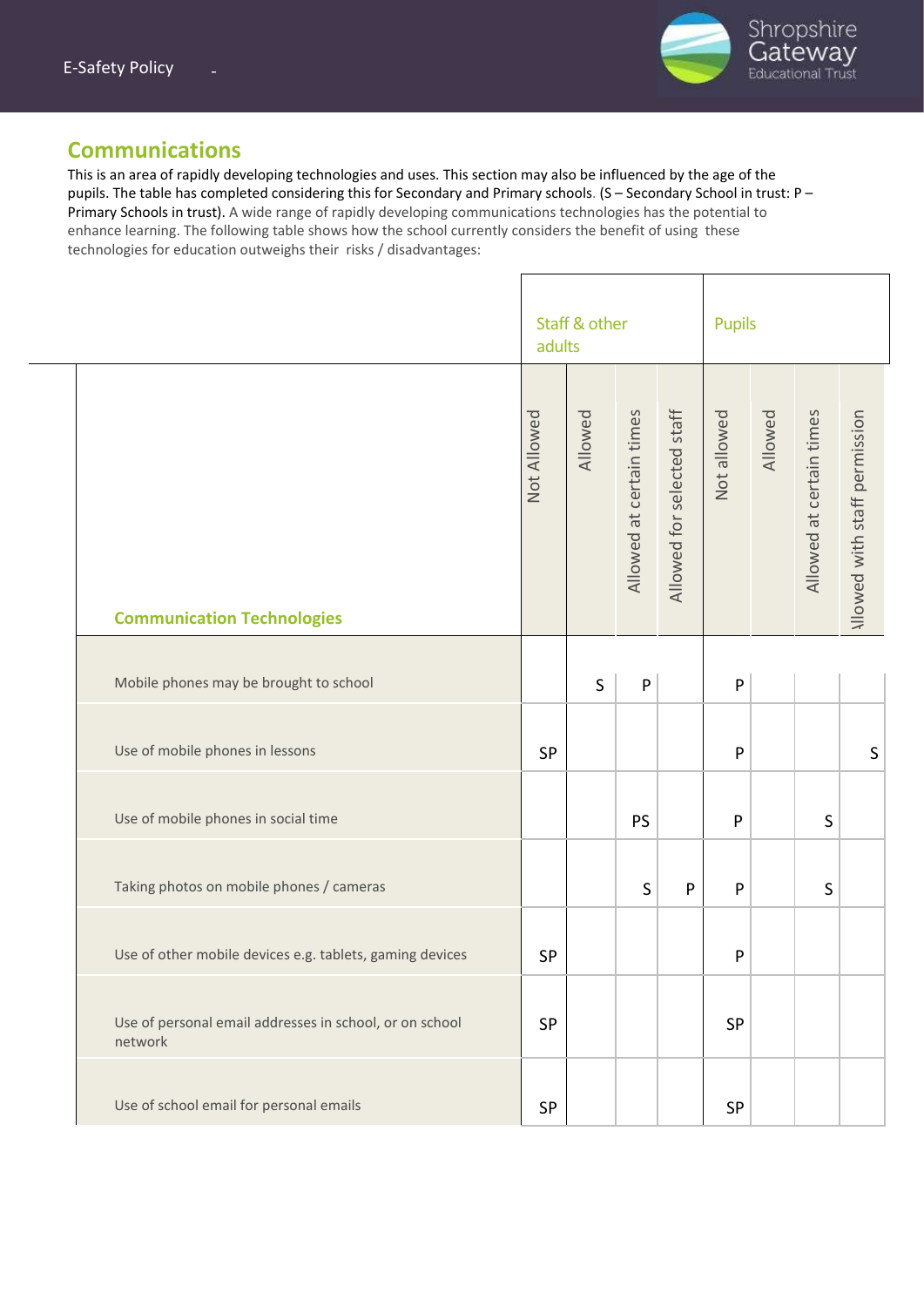

| Use of messaging apps |    | <b>PS</b> |           | D | ◠ |   |
|-----------------------|----|-----------|-----------|---|---|---|
| Use of social media   |    |           | <b>PS</b> | Þ | ◠ |   |
| Use of blogs          | PS |           |           |   |   | D |

When using communication technologies the school considers the following as good practice:

- **• The official Trust /school email service may be regarded as safe and secure and is monitored. Users should be aware that email communications are monitored.** Staff and pupils should therefore use only the Trust email service to communicate with others when in school, or on Trust systems (e.g. by remote access).
- **• Users must immediately report, to the nominated person – in accordance with the Trust policy, the receipt of any communication that makes them feel uncomfortable, is offensive, discriminatory, threatening or bullying in nature and must not respond to any such communication.**
- **• Any digital communication between staff and pupils or parents / carers (email, chat, VLE etc) must be professional in tone and content.** These communications may only take place on official (monitored) Trust systems. Personal email addresses, text messaging or social media must not be used for these communications.
- Whole class / group email addresses may be used at KS1, while pupils at KS2 and above will be provided with individual Trust email addresses for educational use.
- Pupils should be taught about e-safety issues, such as the risks attached to the sharing of personal details. They should also be taught strategies to deal with inappropriate communications and be reminded of the need to communicate appropriately when using digital technologies.
- Personal information should not be posted on the Trust website and only official email addresses should be used to identify members of staff.

## **Social Media - Protecting Professional Identity**

With an increase in use of all types of social media for professional and personal purposes a policy that sets out clear guidance for staff to manage risk and behaviour online is essential. Core messages should include the protection of pupils, the school and the individual when publishing any material online. Expectations for teachers' professional conduct are set out in 'Teachers Standards 2012'. While, Ofsted's e-safety framework 2012, reviews how a school protects and educates staff and pupils in their use of technology, including what measures would be expected to be in place to intervene and support should a particular issue arise.

All schools, academies and local authorities have a duty of care to provide a safe learning environment for pupils and staff. Schools could be held responsible, indirectly for acts of their employees in the course of their employment. Staff members who harass, cyberbully, discriminate on the grounds of sex, race or disability or who defame a third party may render the Trust liable to the injured party. Reasonable steps to prevent predictable harm must be in place.

The school provides the following measures to ensure reasonable steps are in place to minimise risk of harm to pupils, staff and the school through limiting access to personal information:

- Training to include acceptable use; social media risks; checking of settings; data protection; reporting issues.
- Clear reporting guidance, including responsibilities, procedures and sanctions
- Risk assessment, including legal risk

School staff should ensure that:

• No reference should be made in social media to pupils, parents / carers or school staff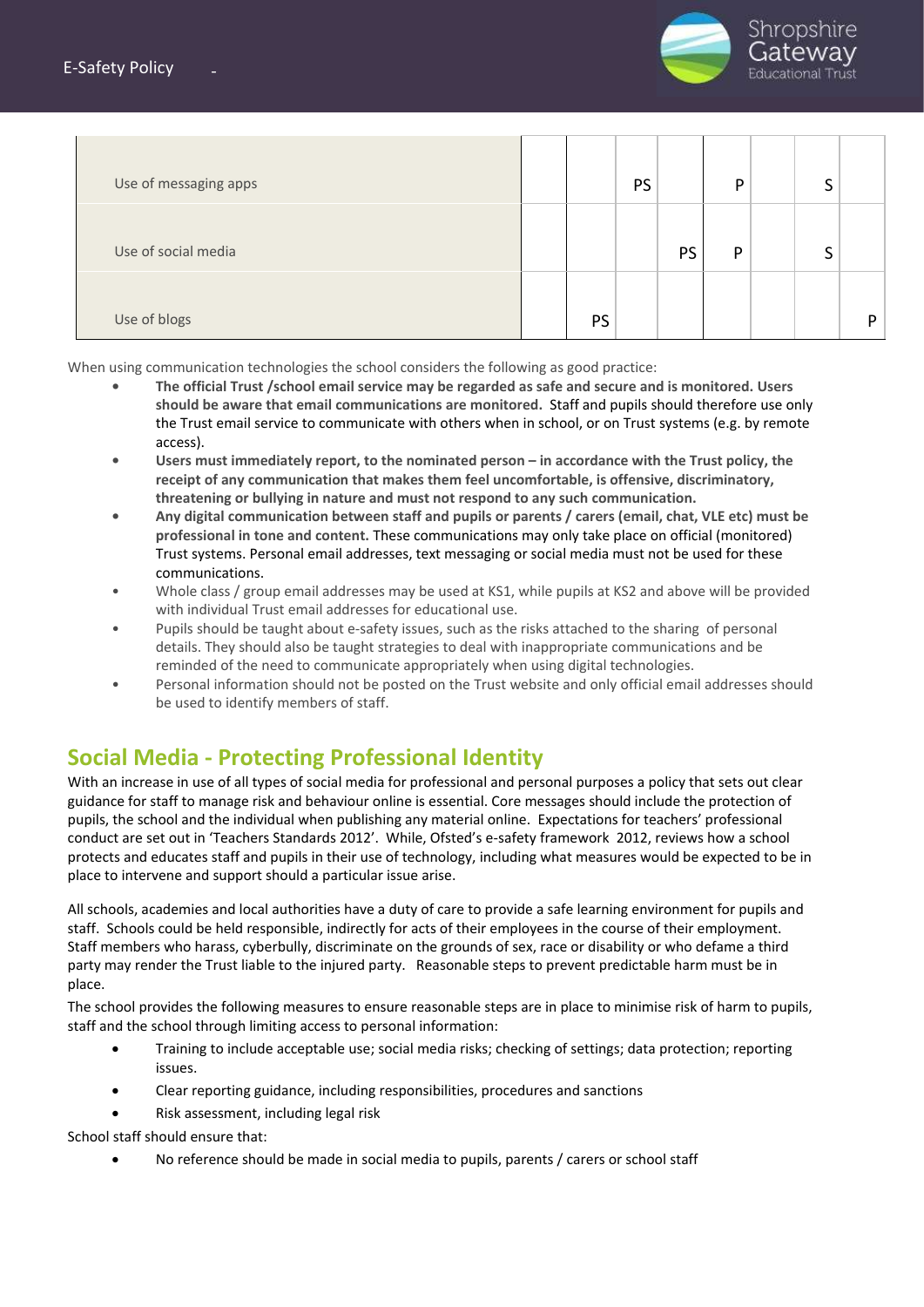

- They do not engage in online discussion on personal matters relating to members of the school community
- Personal opinions should not be attributed to the school /academy or local authority
- Security settings on personal social media profiles are regularly checked to minimise risk of loss of personal information.

The school's use of social media for professional purposes will be checked regularly by the senior risk officer and esafety committee to ensure compliance with the Social Media, Data Protection, Communications, Digital Image and Video Policies

## **Unsuitable / inappropriate activities**

Some internet activity e.g. accessing child abuse images or distributing racist material is illegal and would obviously be banned from Trust and all other technical systems. Other activities e.g. cyber-bullying would be banned and could lead to criminal prosecution. There are however a range of activities which may, generally, be legal but would be inappropriate in a school context, either because of the age of the users or the nature of those activities.

The school believes that the activities referred to in the following section would be inappropriate in a school context and that users, as defined below, should not engage in these activities in school or outside school when using school equipment or systems. The school policy restricts usage as follows:

| <b>User Actions</b>                                                                                                                                                   |                                                                                                                                                                                         | Acceptable | $\vec{a}$<br>certain times<br>Acceptable | Acceptable for<br>nominated<br>users | Unacceptable | Unacceptable<br>and illegal |  |
|-----------------------------------------------------------------------------------------------------------------------------------------------------------------------|-----------------------------------------------------------------------------------------------------------------------------------------------------------------------------------------|------------|------------------------------------------|--------------------------------------|--------------|-----------------------------|--|
| Users shall not<br>visit Internet                                                                                                                                     | Child sexual abuse images - The making, production or distribution of indecent images<br>of children. Contrary to The Protection of Children Act 1978                                   |            |                                          |                                      |              | X                           |  |
| sites, make,<br>post, download,                                                                                                                                       | Grooming, incitement, arrangement or facilitation of sexual acts against children<br>Contrary to the Sexual Offences Act 2003.                                                          |            |                                          |                                      |              | X                           |  |
| upload, data<br>transfer,<br>communicate or                                                                                                                           | Possession of an extreme pornographic image (grossly offensive, disgusting or<br>otherwise of an obscene character) Contrary to the Criminal Justice and Immigration<br><b>Act 2008</b> |            |                                          |                                      |              | X                           |  |
| pass on,<br>material,<br>remarks,                                                                                                                                     | criminally racist material in UK - to stir up religious hatred (or hatred on the grounds<br>of sexual orientation) - contrary to the Public Order Act 1986                              |            |                                          |                                      |              | X                           |  |
| proposals or<br>comments that                                                                                                                                         | pornography                                                                                                                                                                             |            |                                          |                                      |              | $\times$                    |  |
| contain or relate<br>to:                                                                                                                                              | promotion of any kind of discrimination                                                                                                                                                 |            |                                          |                                      | X            |                             |  |
|                                                                                                                                                                       | threatening behaviour, including promotion of physical violence or mental harm                                                                                                          |            |                                          |                                      | X            |                             |  |
|                                                                                                                                                                       | any other information which may be offensive to colleagues or breaches the integrity<br>of the ethos of the school or brings the school into disrepute                                  |            |                                          |                                      | X            |                             |  |
| Using school systems to run a private business                                                                                                                        |                                                                                                                                                                                         |            |                                          |                                      | X            |                             |  |
| the Trust                                                                                                                                                             | Using systems, applications, websites or other mechanisms that bypass the filtering or other safeguards employed by                                                                     |            |                                          |                                      | X            |                             |  |
| Infringing copyright                                                                                                                                                  |                                                                                                                                                                                         |            |                                          |                                      | X            |                             |  |
| Revealing or publicising confidential or proprietary information (e.g. financial / personal information, databases,<br>computer / network access codes and passwords) |                                                                                                                                                                                         |            |                                          | X                                    |              |                             |  |
|                                                                                                                                                                       | Creating or propagating computer viruses or other harmful files<br>X                                                                                                                    |            |                                          |                                      |              |                             |  |
| Unfair usage (downloading / uploading large files that hinders others in their use of the internet)                                                                   |                                                                                                                                                                                         | X          |                                          |                                      |              |                             |  |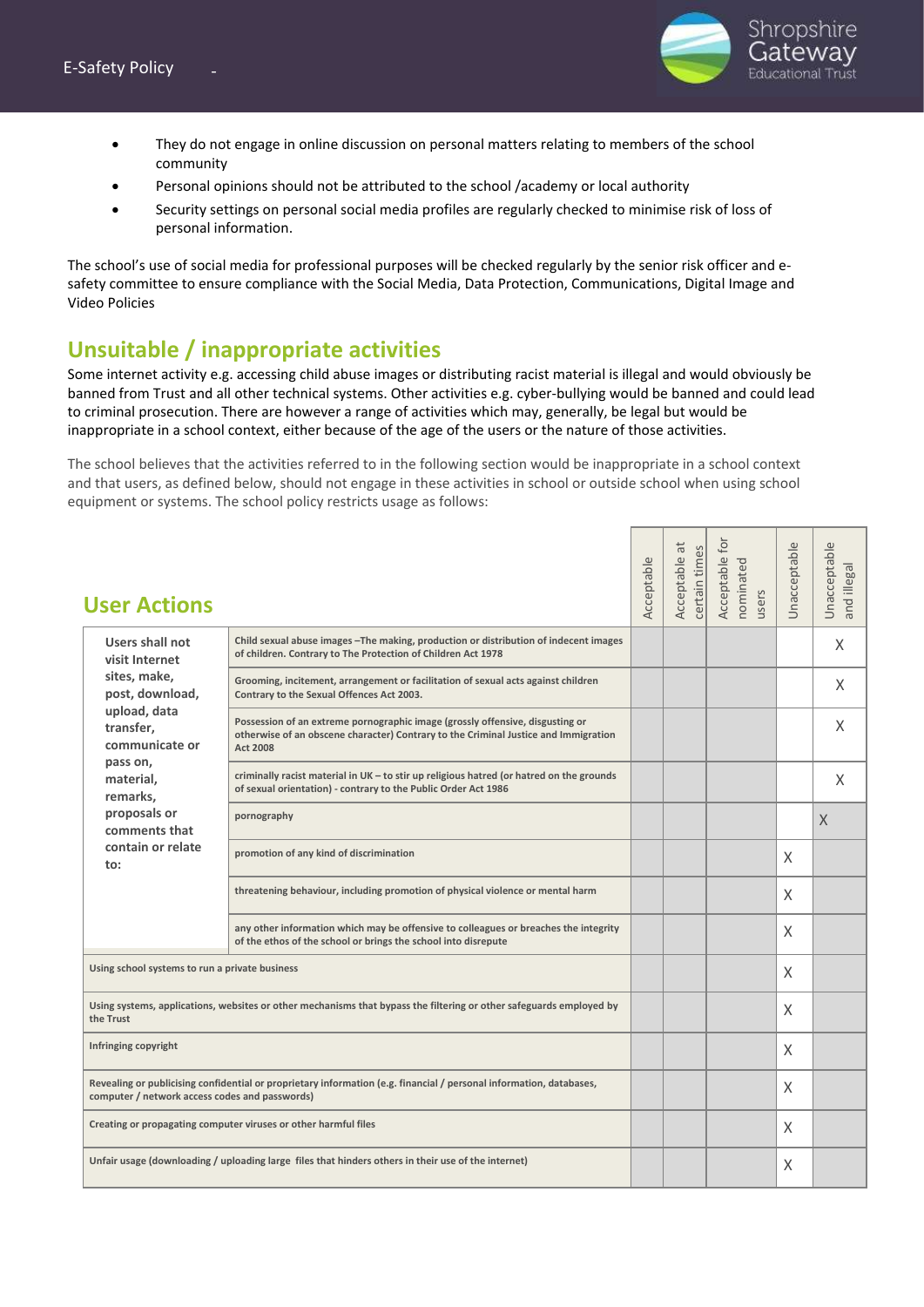

| On-line gaming (educational)           |  |   | X |  |
|----------------------------------------|--|---|---|--|
| On-line gaming (non-educational)       |  |   | X |  |
| On-line gambling                       |  |   | X |  |
| On-line shopping / commerce            |  |   | X |  |
| <b>File sharing</b>                    |  | X |   |  |
| Use of social media                    |  | X |   |  |
| Use of messaging apps                  |  | X |   |  |
| Use of video broadcasting e.g. YouTube |  | X |   |  |

## **Responding to incidents of misuse**

This guidance is intended for use when staff need to manage incidents that involve the use of online services. It encourages a safe and secure approach to the management of the incident. Incidents might involve illegal or inappropriate activities (see "User Actions" above).

#### **Illegal Incidents**

**If there is any suspicion that the web site(s) concerned may contain child abuse images, or if there is any other suspected illegal activity, refer to the right hand side of the Flowchart (below and appendix) for responding to online safety incidents and report immediately to the police.**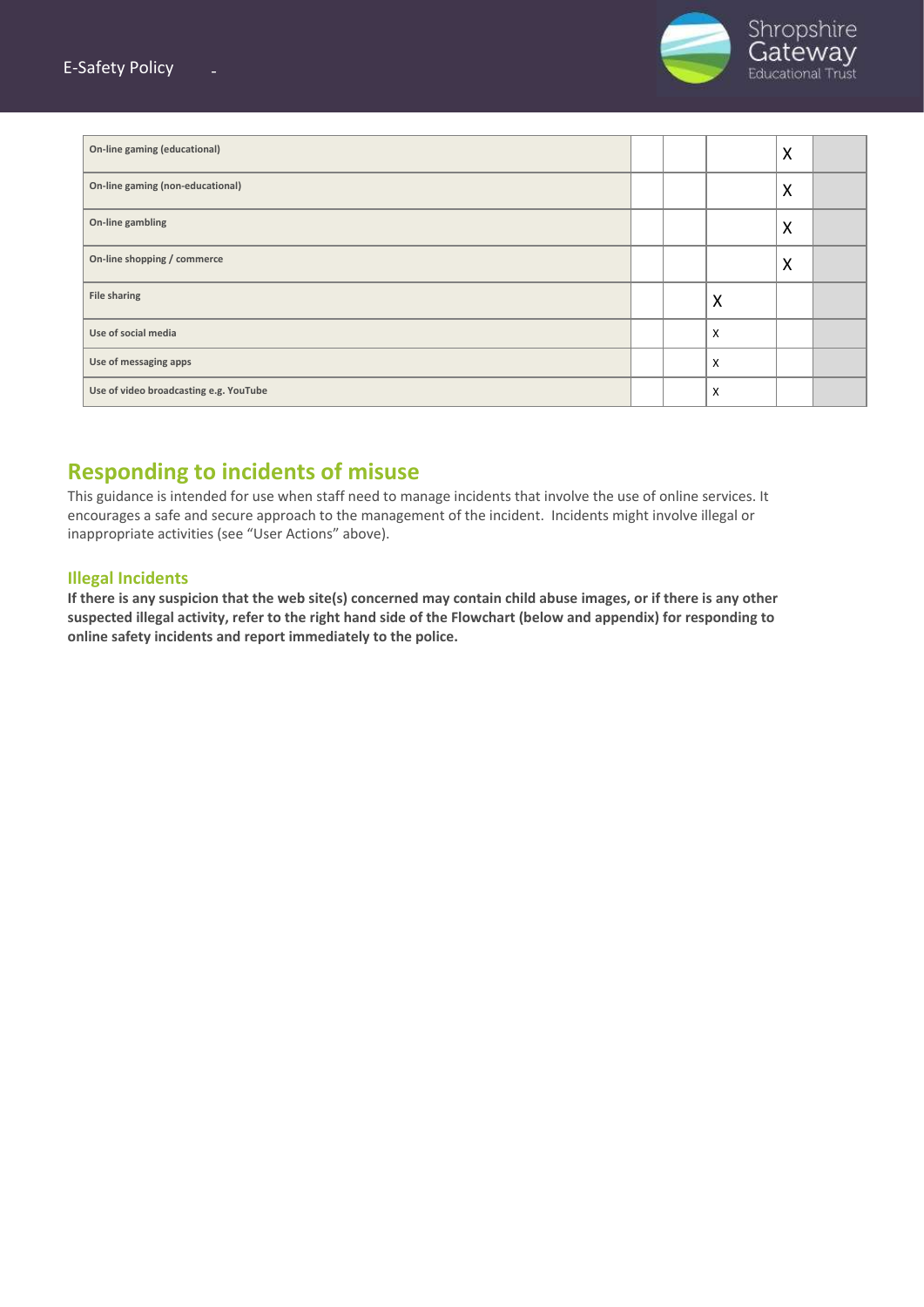#### **E-Safety Policy**



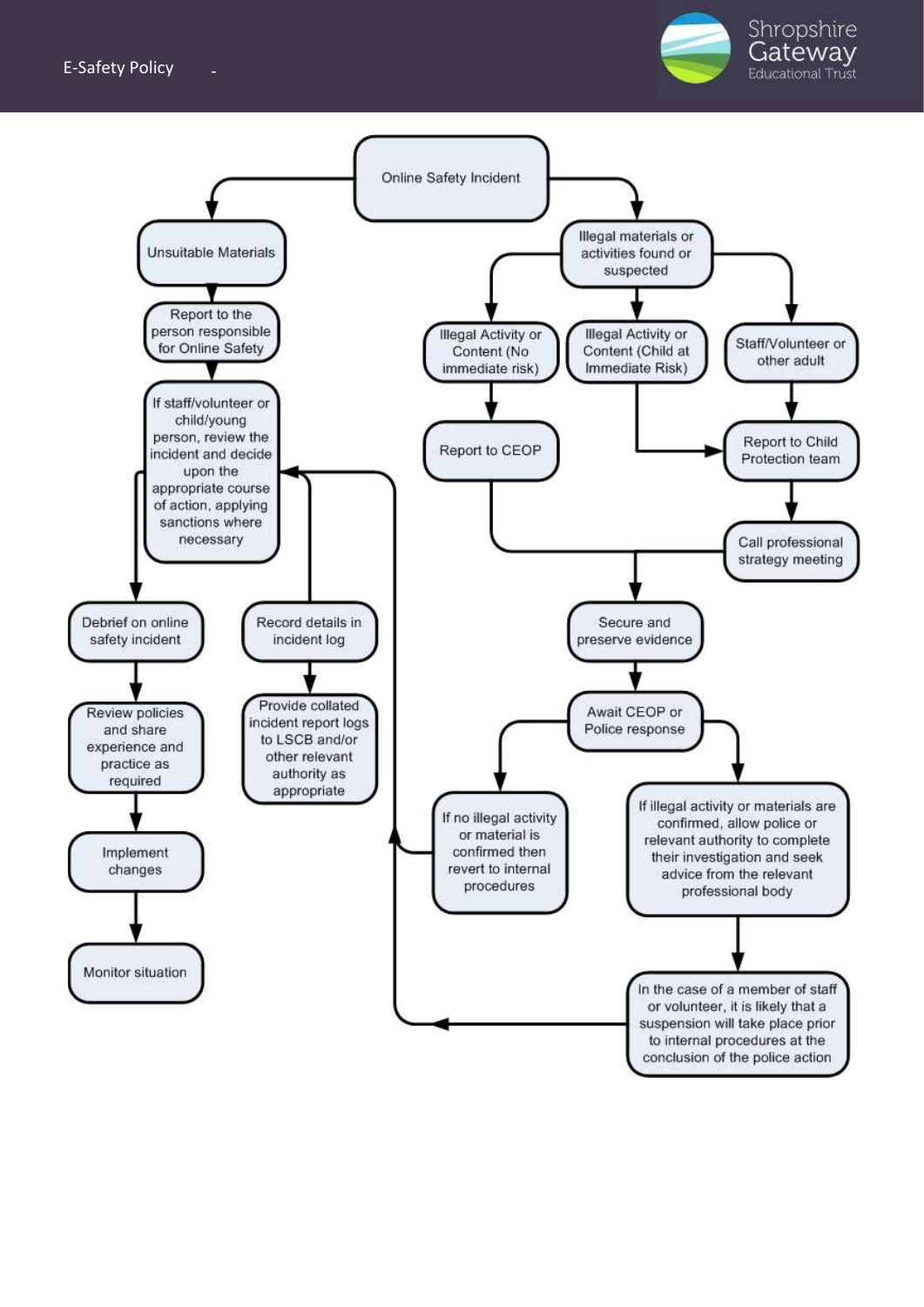

#### **Other Incidents**

It is hoped that all members of the school community will be responsible users of digital technologies, who understand and follow Trust policy. However, there may be times when infringements of the policy could take place, through careless or irresponsible or, very rarely, through deliberate misuse.

**In the event of suspicion, all steps in this procedure should be followed:**

- Have more than one senior member of staff / volunteer involved in this process. This is vital to protect individuals if accusations are subsequently reported.
- Conduct the procedure using a designated computer that will not be used by young people and if necessary, can be taken off site by the police should the need arise. Use the same computer for the duration of the procedure.
- It is important to ensure that the relevant staff should have appropriate internet access to conduct the procedure, but also that the sites and content visited are closely monitored and recorded (to provide further protection).
- Record the URL of any site containing the alleged misuse and describe the nature of the content causing concern. It may also be necessary to record and store screenshots of the content on the machine being used for investigation. These may be printed, signed and attached to the form (except in the case of images of child sexual abuse – see below)
- Once this has been completed and fully investigated the group will need to judge whether this concern has substance or not. If it does, then appropriate action will be required and could include the following:
	- Internal response or discipline procedures
	- Involvement by Local Authority or national / local organisation (as relevant).
	- Police involvement and/or action
- **If content being reviewed includes images of Child abuse, then the monitoring should be halted and referred to the Police immediately. Other instances to report to the police would include:**
	- *•* incidents of 'grooming' behaviour
	- *•* the sending of obscene materials to a child
	- adult material which potentially breaches the Obscene Publications Act
	- *•* criminally racist material
	- other criminal conduct, activity or materials
- **Isolate the computer in question as best you can. Any change to its state may hinder a later police investigation.**

It is important that all of the above steps are taken as they will provide an evidence trail for the Trust and possibly the police and demonstrate that visits to these sites were carried out for child protection purposes. The completed form should be retained by the group for evidence and reference purposes.

#### **Trust Actions & Sanctions**

It is more likely that the Trust will need to deal with incidents that involve inappropriate rather than illegal misuse. It is important that any incidents are dealt with as soon as possible in a proportionate manner, and that members of the school community are aware that incidents have been dealt with. It is intended that incidents of misuse will be dealt with through normal behaviour / disciplinary procedures as follows: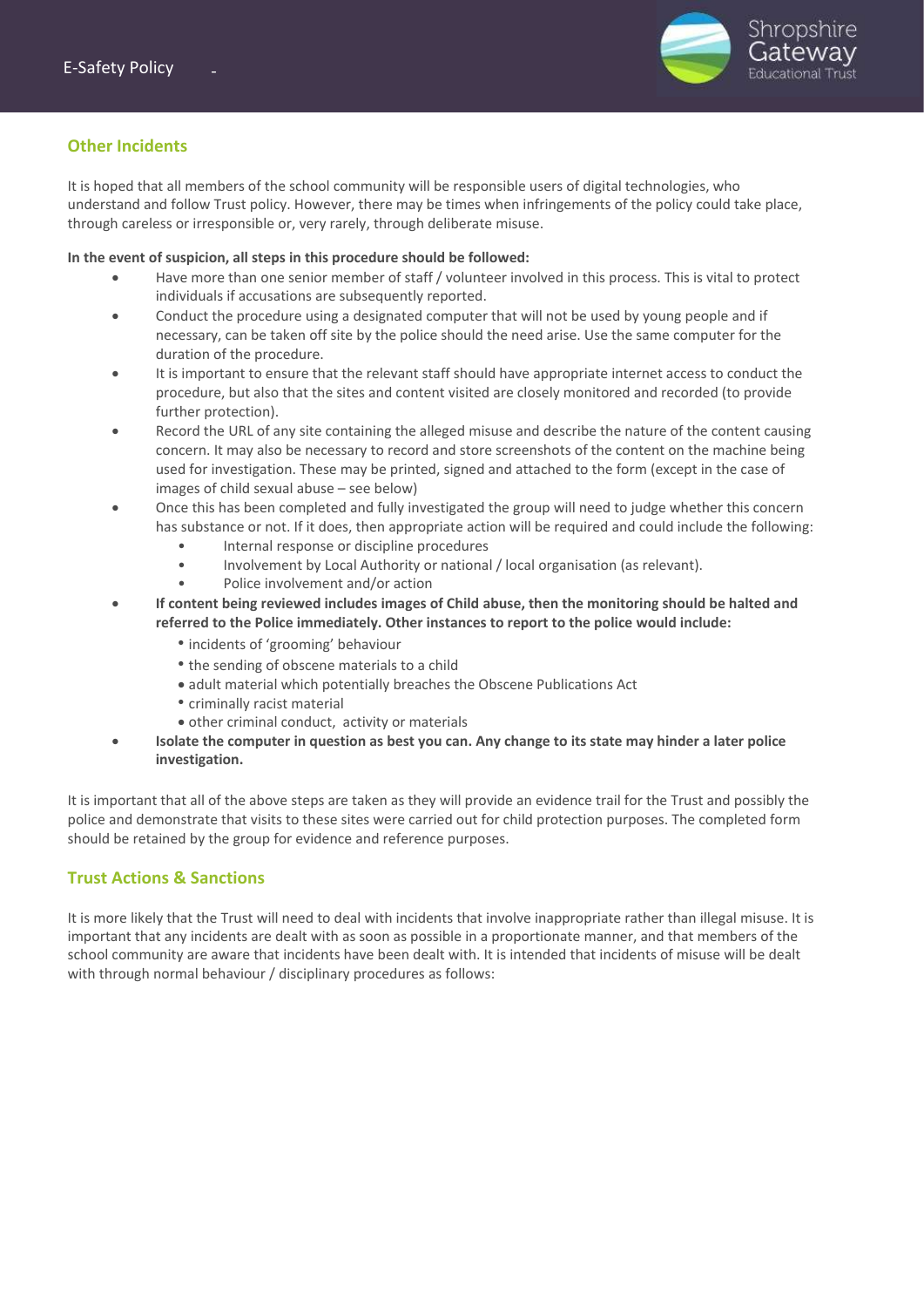

## **Pupils Actions / Sanctions**

|                                                                                                                                                                    |                                |                                                       |                      |                 | (* indicates use if repeated incident)                                     |                         |                                                |         |                                                |
|--------------------------------------------------------------------------------------------------------------------------------------------------------------------|--------------------------------|-------------------------------------------------------|----------------------|-----------------|----------------------------------------------------------------------------|-------------------------|------------------------------------------------|---------|------------------------------------------------|
| Incidents:                                                                                                                                                         | Refer to class teacher / tutor | Refer to Head of Department / Head<br>of Year / other | Refer to Headteacher | Refer to Police | Refer to technical support staff for<br>action re filtering / security etc | Inform parents / carers | Removal of network / internet access<br>rights | Warning | Further sanction e.g. detention /<br>exclusion |
| Deliberately accessing or trying to access material that could be<br>considered illegal (see list in earlier section on unsuitable /<br>inappropriate activities). |                                | X                                                     | X                    | X               | X                                                                          | X                       | X                                              |         |                                                |
| Unauthorised use of non-educational sites during lessons                                                                                                           | X                              | $X^*$                                                 | $X^*$                |                 | X                                                                          |                         | X*                                             | X       | X*                                             |
| Unauthorised use of mobile phone / digital camera / another<br>mobile device                                                                                       | Χ                              | $X^*$                                                 | X*                   |                 |                                                                            | X                       | $X^*$                                          | X       | X*                                             |
| Unauthorised use of social media / messaging apps / personal<br>email                                                                                              | X                              | X*                                                    | X*                   |                 | X                                                                          |                         | X*                                             | X       | $X^*$                                          |
| Unauthorised downloading or uploading of files                                                                                                                     | X                              | $X^*$                                                 | $X^*$                |                 | X                                                                          |                         | $X^*$                                          | X       | X*                                             |
| Allowing others to access Trust network by sharing username and<br>passwords                                                                                       | Χ                              | X                                                     | X                    |                 | X                                                                          |                         | $X^*$                                          | X       | X*                                             |
| Attempting to access or accessing the Trust network, using<br>another student's / pupil's account                                                                  | x                              | X                                                     | X                    |                 | X                                                                          |                         | $X^*$                                          | X       | X*                                             |
| Attempting to access or accessing the Trust network, using the<br>account of a member of staff                                                                     | X                              | X                                                     | X                    |                 | X                                                                          |                         | X                                              |         | X                                              |
| Corrupting or destroying the data of other users                                                                                                                   | X                              | X                                                     | X                    |                 |                                                                            |                         | X                                              |         | X                                              |
| Sending an email, text or message that is regarded as offensive,<br>harassment or of a bullying nature                                                             | X                              | X                                                     | X                    |                 |                                                                            | X                       | X                                              | X       | X*                                             |
| Continued infringements of the above, following previous<br>warnings or sanctions                                                                                  | X                              |                                                       | X                    | Χ               |                                                                            | X                       | X                                              |         | Χ                                              |
| Actions which could bring the school into disrepute or breach the<br>integrity of the ethos of the school                                                          | x                              |                                                       | X                    |                 |                                                                            | X                       | X                                              | X       | Χ                                              |
| Using proxy sites or other means to subvert the school's /<br>academy's filtering system                                                                           | Χ                              |                                                       | X                    |                 | X                                                                          | X                       | X                                              |         | X                                              |
| Accidentally accessing offensive or pornographic material and<br>failing to report the incident                                                                    | Χ                              |                                                       | X                    |                 | X                                                                          |                         | X                                              | X       |                                                |
| Deliberately accessing or trying to access offensive or<br>pornographic material                                                                                   | Χ                              |                                                       | X                    | Χ               | X                                                                          | X                       | X                                              |         | X                                              |
| Receipt or transmission of material that infringes the copyright of<br>another person or infringes the Data Protection Act                                         | X                              | X                                                     |                      |                 |                                                                            | $X^*$                   | $X^*$                                          | X       | X*                                             |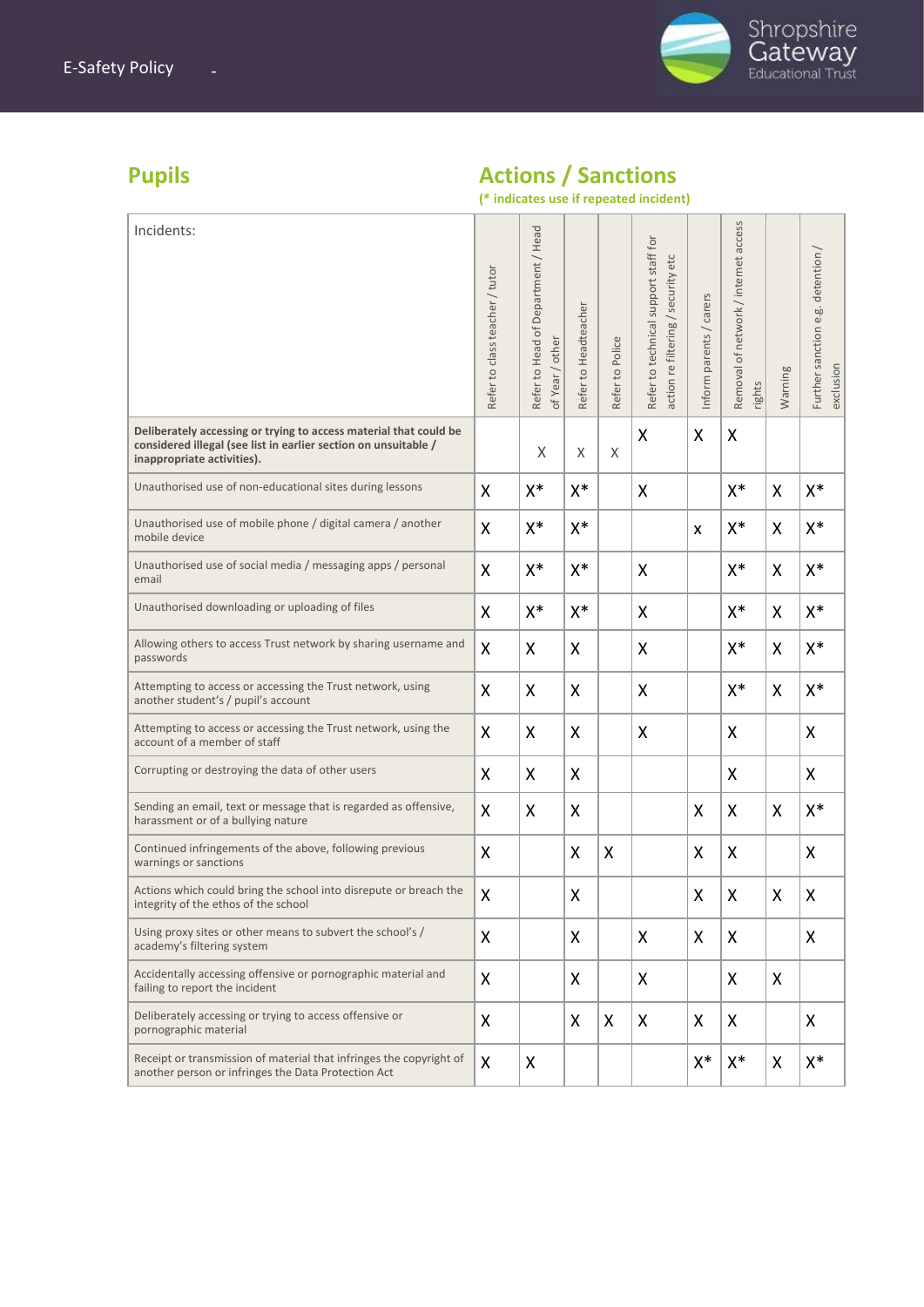

# Shropshire<br>Gateway

## **Staff Actions / Sanctions**

**(\* indicates use if repeated incident)**

| Incidents:                                                                                                                                                                  |                       |                                |                    |                                                               |                                                                    |         |            |                     |
|-----------------------------------------------------------------------------------------------------------------------------------------------------------------------------|-----------------------|--------------------------------|--------------------|---------------------------------------------------------------|--------------------------------------------------------------------|---------|------------|---------------------|
|                                                                                                                                                                             | Refer to line manager | Refer to Headteacher Principal | Refer to Directors | Refer to Police (and following<br>children protection policy) | Refer to Technical Support Staff for<br>etc<br>action re filtering | Warning | Suspension | Disciplinary action |
| Deliberately accessing or trying to access material that<br>could be considered illegal (see list in earlier section on<br>unsuitable / inappropriate activities).          |                       | X                              | X                  | X                                                             | X                                                                  | X       | X          | X                   |
| Inappropriate personal use of the internet / social media<br>/ personal email                                                                                               |                       | X                              |                    |                                                               |                                                                    | x       |            | X*                  |
| Unauthorised downloading or uploading of files                                                                                                                              |                       | x                              |                    |                                                               | x                                                                  | x       |            | $X^*$               |
| Allowing others to access school network by sharing<br>username and passwords or attempting to access or<br>accessing the school network, using another person's<br>account |                       | x                              |                    |                                                               | x                                                                  | x       |            | $\mathsf{X}^*$      |
| Careless use of personal data e.g. holding or transferring<br>data in an insecure manner                                                                                    |                       | X                              |                    |                                                               |                                                                    | X       |            | $X^*$               |
| Deliberate actions to breach data protection or network<br>security rules                                                                                                   |                       | x                              | x                  |                                                               |                                                                    |         | X          | X                   |
| Corrupting or destroying the data of other users or<br>causing deliberate damage to hardware or software                                                                    |                       | X                              | X                  |                                                               |                                                                    |         | X          | X                   |
| Sending an email, text or message that is regarded as<br>offensive, harassment or of a bullying nature                                                                      |                       | x                              |                    |                                                               |                                                                    | x       |            | $X^*$               |
| Using personal email / social networking / instant<br>messaging / text messaging to carrying out digital<br>communications with pupils                                      |                       | x                              |                    | (X)                                                           | X                                                                  | X       | x          | x                   |
| Actions which could compromise the staff member's<br>professional standing                                                                                                  |                       | x                              |                    |                                                               |                                                                    | x       |            | X*                  |
| Actions which could bring the Trust into disrepute or<br>breach the integrity of the ethos of the Trust                                                                     |                       | X                              |                    |                                                               |                                                                    | x       |            | X*                  |
| Using proxy sites or other means to subvert the school's<br>/ academy's filtering system                                                                                    |                       | X                              |                    |                                                               | X                                                                  |         | X          | $X^*$               |
| Accidentally accessing offensive or pornographic<br>material and failing to report the incident                                                                             |                       | x                              |                    |                                                               |                                                                    | x       |            |                     |
| Deliberately accessing or trying to access offensive or<br>pornographic material                                                                                            |                       | X                              |                    | x                                                             |                                                                    |         |            | x                   |
| Breaching copyright or licensing regulations                                                                                                                                |                       | x                              |                    |                                                               |                                                                    | x       |            |                     |
| Continued infringements of the above, following<br>previous warnings or sanctions                                                                                           |                       | X                              | X                  |                                                               |                                                                    |         |            | x                   |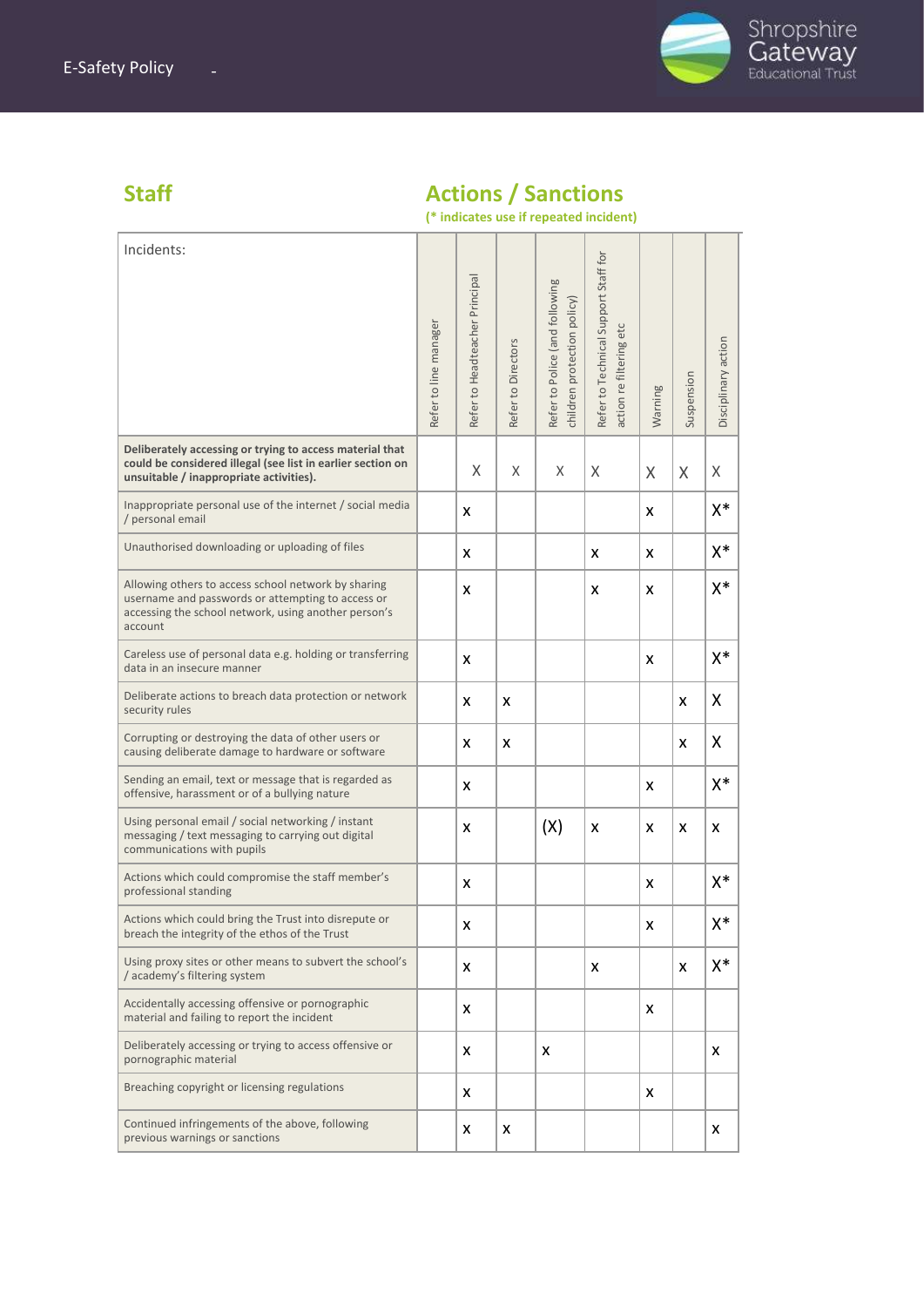

#### **Incident Log sheet**

Please complete this log for all e-safety incidents. **Please note this does not replace referring incidents as appropriate to the LADO, police or children's services as per the e-safety incident flow chart.**

| Appendix H: E-Safety Incident Reporting Log |      |          |                     |          |                           |  |  |
|---------------------------------------------|------|----------|---------------------|----------|---------------------------|--|--|
| Date                                        | Time | Incident | <b>Action Taken</b> | Incident | Signature                 |  |  |
|                                             |      |          | What?               | By Whom? | Reported<br>$\mathit{By}$ |  |  |
|                                             |      |          |                     |          |                           |  |  |
|                                             |      |          |                     |          |                           |  |  |
|                                             |      |          |                     |          |                           |  |  |
|                                             |      |          |                     |          |                           |  |  |
|                                             |      |          |                     |          |                           |  |  |
|                                             |      |          |                     |          |                           |  |  |
|                                             |      |          |                     |          |                           |  |  |
|                                             |      |          |                     |          |                           |  |  |
|                                             |      |          |                     |          |                           |  |  |
|                                             |      |          |                     |          |                           |  |  |
|                                             |      |          |                     |          |                           |  |  |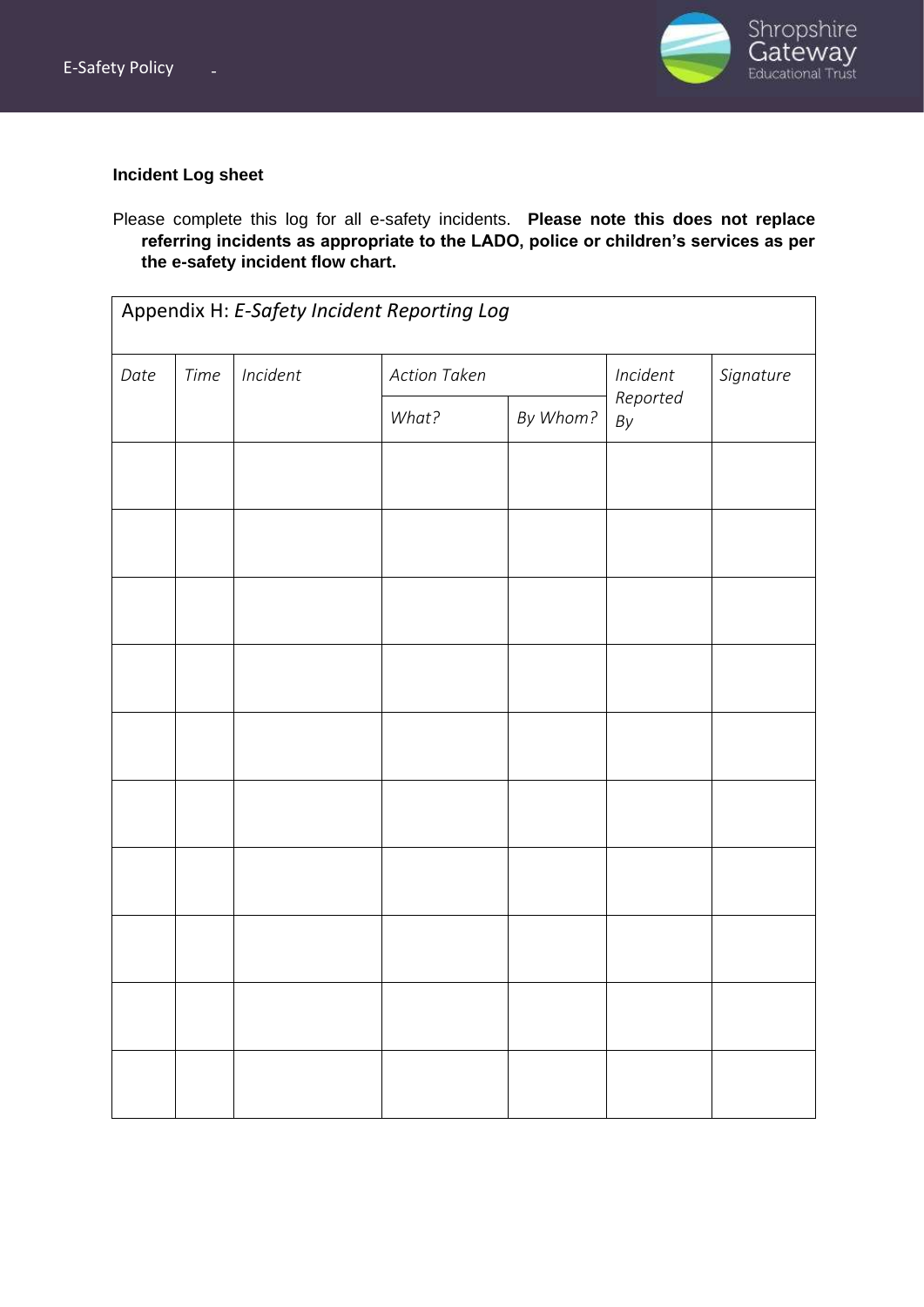

#### **Appendix A - AUP for Staff, Governors & Volunteers**

- I understand that I have personal and legal responsibilities, including treating others with dignity and respect, acting honestly, using public funds and school equipment appropriately, adhering to health and safety guidelines and safeguarding pupils at all times.
- I understand that I must use school devices and systems in a responsible way, to ensure that there is no risk to my safety or to the safety and security of systems and other users.
- I recognise the value of the use of digital technology for enhancing learning and will ensure that students receive opportunities to benefit from the use and application of appropriate digital technology.
- I will, where possible, educate the young people in my care in the safe use of digital technology and embed online safety in my work with children and young people.

#### *Professional and personal safety:*

- I understand that the school has in place a filtering system and will monitor my access to digital technology and communications systems whilst using school devices, and/or access to the school network via personal devices, where such access has been granted.
- I understand that the rules set out in this agreement also apply to use of school devices and digital technologies out of school, and to the transfer of personal data (digital or paper based) out of school.
- I understand that the school digital technology systems are primarily intended for educational use and that I will only use the systems for personal or recreational use in line with the e-safety policy and the expectations of professional behaviour set out in the Staff Code of Conduct.
- I will not disclose my username or password to anyone else, nor will I try to use any other person's username and password. I understand that I should keep passwords safe and not share them with anyone.
- I will immediately report any incidence of access to illegal, inappropriate or harmful material, deliberate or accidental, by myself or others, to the appropriate person.
- I will not install or attempt to install programmes of any type on a device, nor will I try to alter computer settings, unless this is permitted by the Network Manager.
- I will not deliberately disable or cause any damage to school equipment, or the equipment belonging to others.
- I will only transport, hold, disclose or share personal information about myself or others, as outlined in the Data Protection Policy
- I understand that data protection policy requires that any staff or student data to which I have access, will be kept private and confidential, except when required by law, or by school policy, to disclose such information to an appropriate authority.
- I will immediately report any damage or faults involving devices or software, however this may have happened.
- I will ensure that I have permission to use the original work of others in my own work.
- Where work is protected by copyright, I will not download or distribute copies (including music and videos).
- I will not access, copy, remove or otherwise alter any other user's files, without their express permission.
- I will log out of a device when I have finished using it.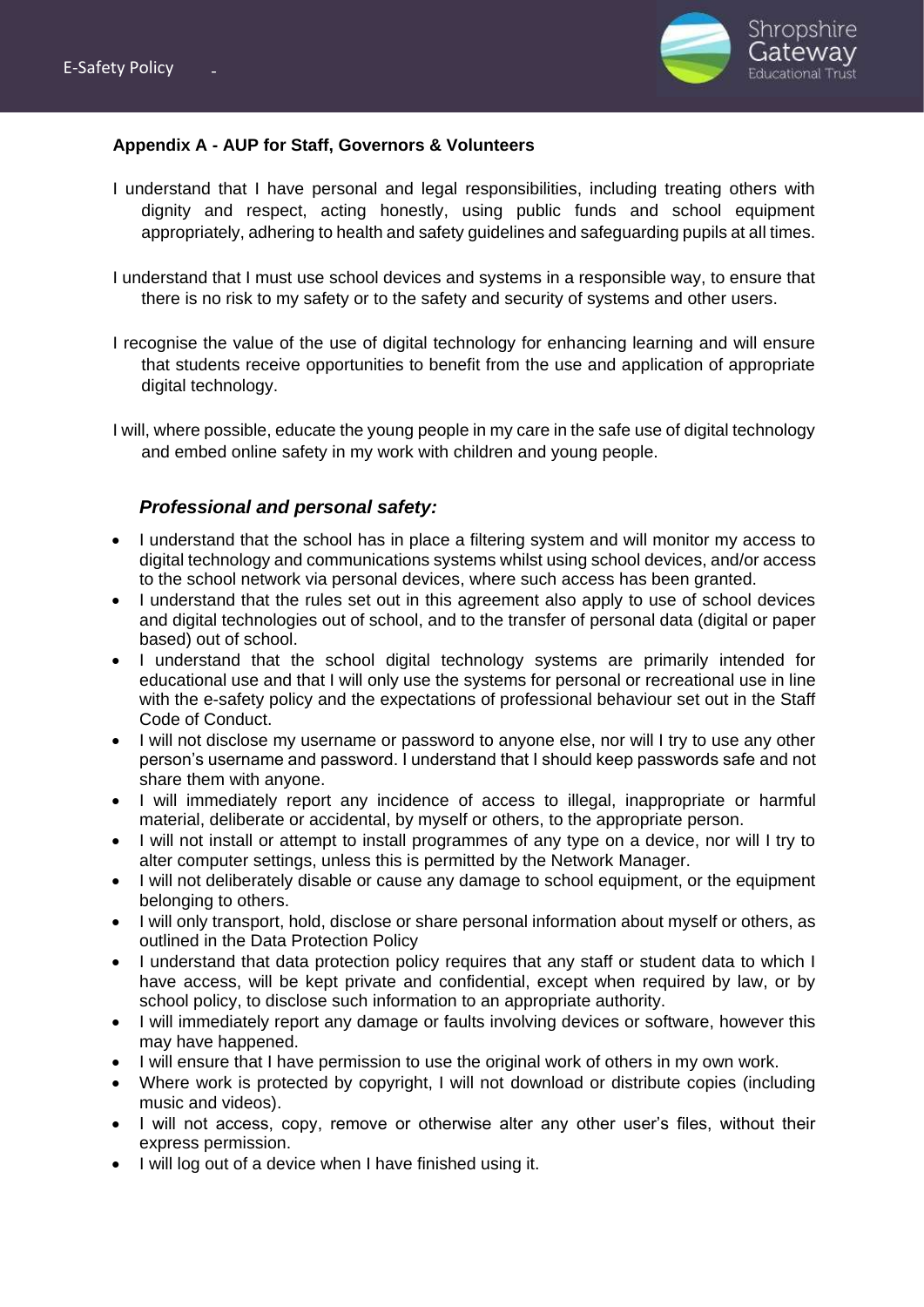

#### *Electronic communications and use of social media:*

- I will communicate with others in a professional manner, I will not use aggressive or inappropriate language and I appreciate that others may have different opinions.
- I will use social networking sites responsibly, taking care to ensure that appropriate privacy settings are in place, and ensure that neither my personal nor professional reputation, nor the school's reputation, is compromised by inappropriate postings, to include past postings.
- I will never send or accept a 'friend request' made through social media from a student at school. I understand that such requests should be raised formally as an incident.
- I will not, under any circumstances, make reference to any staff member, student, parent or school activity/event via personal social media or other communication technologies.
- I will only communicate with students and parents/carers using official school systems. Any such communication will be professional in tone and manner. At no time will I use or share a personal email address, phone number or social networking site for such communication purposes.
- I will notify the Headteacher of any current or future, direct or incidental contact with students, parents or carers, for example where parents or carers are part of the same social group
- I will not engage in any online activity, at, or outside school, that may compromise my professional responsibilities. This includes making offensive, aggressive or defamatory comments, disclosing confidential or business-sensitive information, or information or images that could compromise the security of the school.
- I will not use the school's name, logo, or any other published material without written prior permission from the Headteacher. This applies to any published material, online or in print.
- I will not post any communication or images which links the school to any form of illegal conduct or which may damage the reputation of the school.

#### *Use of school and personal mobile devices and technologies*

- When I use my own mobile device (e.g. laptop / tablet / mobile phone / USB device) in school, I will follow the rules set out in this agreement, in the same way as if I was using school equipment. I will also follow any additional rules set by the school about such use. I will ensure that any such devices are protected by up to date anti-virus software and are free from viruses.
	- I will keep my personal phone numbers private and not use my own mobile phone, or other device, to contact students or parents in a professional capacity.
	- I will keep my mobile phone secure whilst on school premises. It will be switched off whilst I am on duty unless there are good reasons that have been approved with a member of the senior leadership team, and then that is discreet and appropriate, e.g. not in the presence of students.
	- I will keep mobile devices switched off and left in a safe place during lesson times. I understand that the school cannot take responsibility for personal items that are lost or stolen.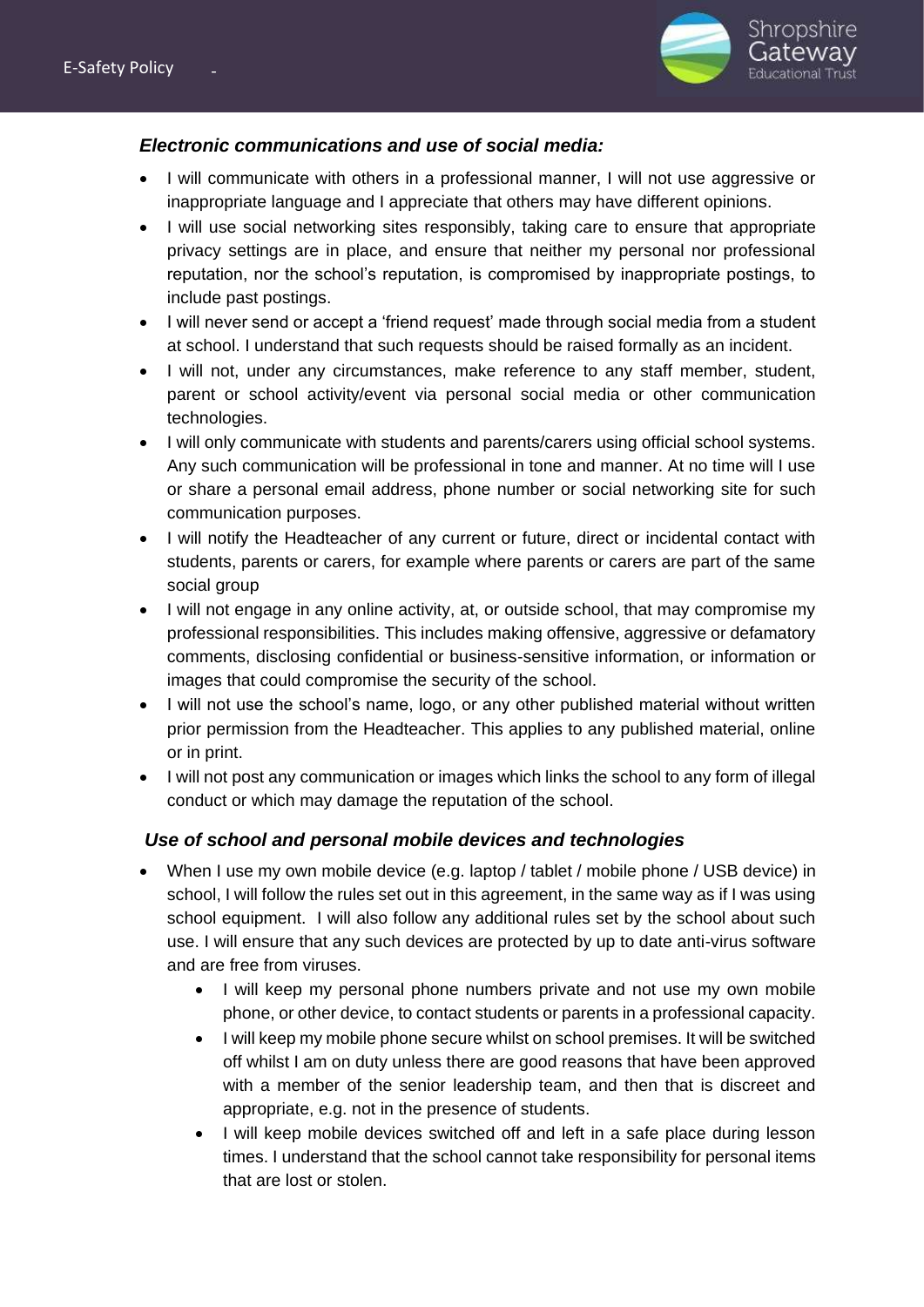

- I will report any text or images sent to me by colleagues or students which could be viewed as inappropriate. I will not use a personal device to photograph a student(s), except with the written permission of the Headteacher.
- I will not use personal email addresses on the school ICT systems.
- I will not open any hyperlinks in emails or any attachments to emails if I have any concerns about the validity of the email or its source is neither known nor trusted.
- I will, when I take and/or publish images of others, do so with their permission and in accordance with the school's policy on the use of digital/video images. I will not use any personal devices to record these images, unless I have written permission from the Headteacher. Where these images are approved by the school to be published (e.g. on the school website) it will not be possible to identify by name, or any other personal information, those who are featured.
- I will not attempt to upload, download or access any material which is illegal (for example; images of child sexual abuse, criminally racist material, adult pornography), inappropriate or may cause harm or distress to others. I will not attempt to use any programmes or software that might allow me to bypass the filtering/security systems in place to prevent access to such materials.
- I will not (unless I have permission) make large downloads or uploads that might take up internet capacity and prevent other users from being able to carry out their work.

#### *Conduct and actions in and out of the school:*

- I understand that this Acceptable Use Policy applies not only to my work and use of school devices and digital technology in school, but also applies to my use of school systems and equipment off the premises. This Acceptable Use Policy also applies to my use of personal devices on the premises or in situations related to my employment by the school.
- I understand that should I fail to comply with this Acceptable Use Policy Agreement, I may be subject to disciplinary action in line with the school's agreed Disciplinary Procedure. In the event of any indication of illegal activity, I understand the matter may be referred to the appropriate agencies.
- I have read and understood the above, and agree to use school devices and access digital technology systems (both in and out of school), as well as my own devices (in school and when carrying out communications related to the school), within this agreement.

I understand that in the event of any query or concern about this Agreement, I should contact the Headteacher.

| Staff / Volunteer Name: |  |
|-------------------------|--|
| Signed:                 |  |
| Date:                   |  |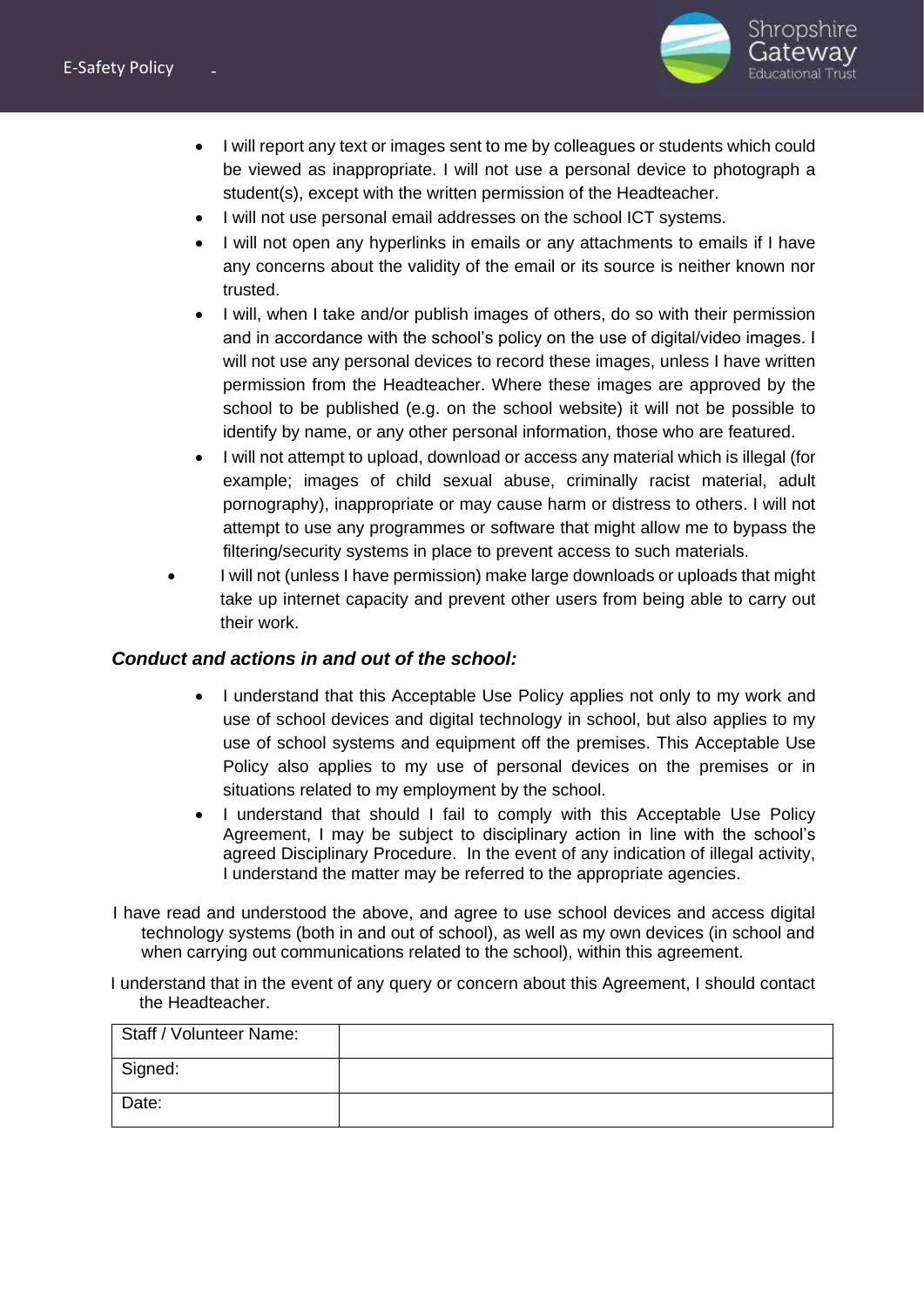

## **Appendix B - AUP for learners in KS1**

## **I want to feel safe all the time.**

**I know that anything I do on the computer can be seen by other people.**

## **I know when to use the CEOP report button**

I agree that I will:

- o not use my own mobile phone, or any other device, in school, unless I am given permission
- o always keep my passwords safe and not share them with anyone
- o only open web pages which my teacher has said are OK
- o only work with people I know in real life
- o tell my teacher if anything makes me feel scared or unhappy on the internet
- o make sure all messages I send are polite
- o show my teacher if I get a nasty message
- o not reply to any nasty message or anything which makes me feel sad or worried
- o not give my mobile phone number to anyone who is not a friend in real life
- o only email people I know or if my teacher agrees
- o only use my school email
- o talk to my teacher before using anything on the internet
- o not tell people about myself online (I will not tell them my name, anything about my home, my family or my pets)
- o not upload photographs of myself without asking a teacher
- o never agree to meet a stranger

| <b>Signed</b> | Date |  |
|---------------|------|--|
|               |      |  |

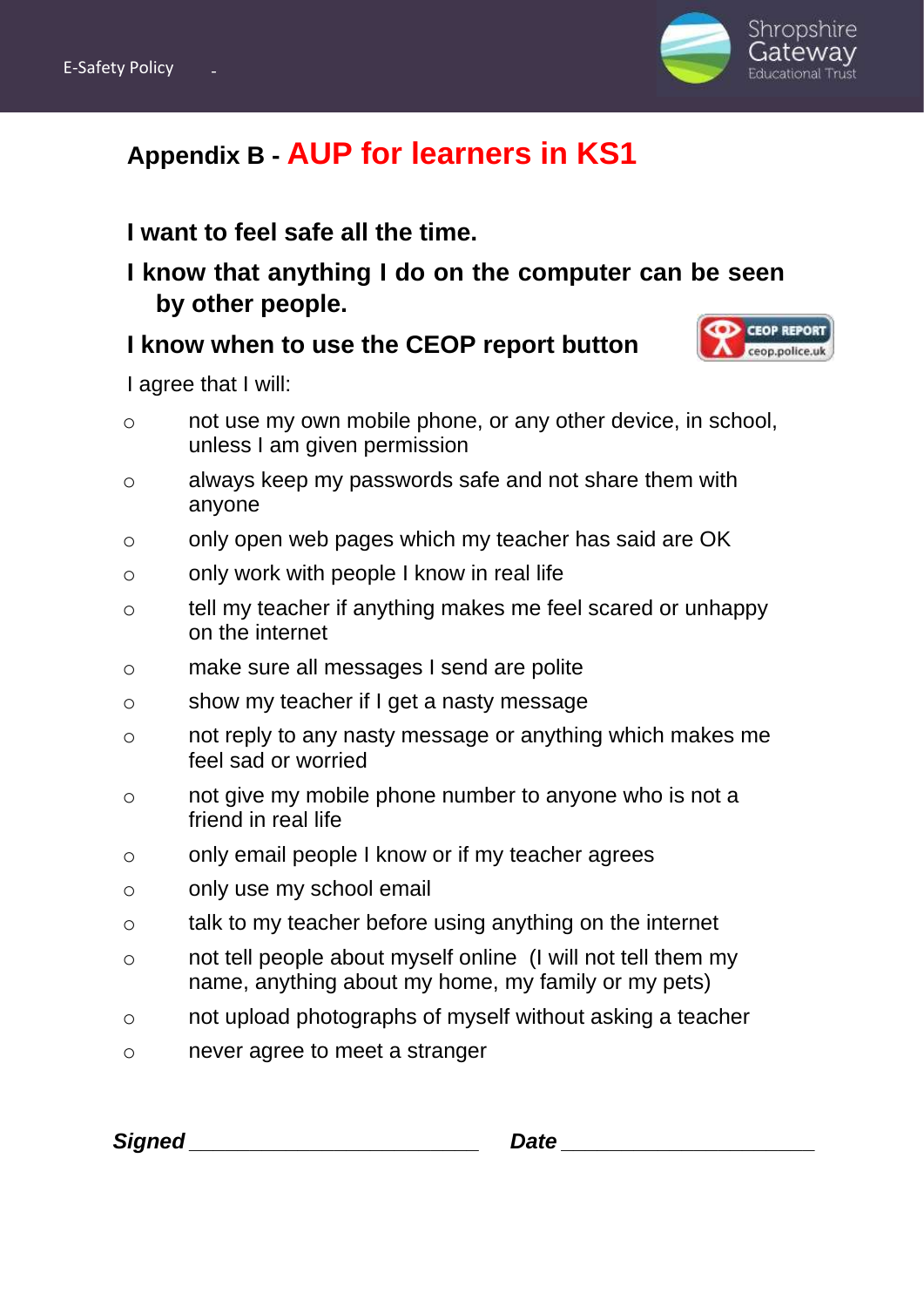

## **Appendix C - AUP for learners in KS2**

**When I am using the computer or other technologies, I want to feel safe all the time.** 

**I am aware of the CEOP report button and know when to use it.**

**I know that anything I share online may be monitored by school.**

**I know that once I share anything online it is completely out of my control and may be used by others in a way that I did not intend.**

I agree that I will:

- o always keep my passwords safe and not share them with anyone
- o only use, move and share personal data securely
- o only visit sites which are appropriate
- o work in collaboration only with people my school has approved, and I will deny access to others
- o respect the school network security
- o make sure all messages I send are respectful
- o show a responsible adult any content that makes me feel unsafe, worried or uncomfortable
- o not reply to any nasty message or anything which makes me feel unhappy or worried
- o not use my own mobile phone, or any other device, in school, unless I am given permission
- $\circ$  only give my mobile phone number to friends I know and trust in real life
- o only email people I know or are approved by my school
- o only use email which has been provided by school
- o obtain permission from a teacher before I order online
- o discuss and agree my use of a social networking site with a responsible adult before creating a profile or signing up for an account
- o always follow the terms and conditions when using a website
- o always keep my personal details private. (My name, family information, journey to school, my pets and hobbies are all examples of personal details)
- o always check with a responsible adult before I share images of myself or others
- o only create and share content that is legal
- o never meet an online friend without taking a responsible adult that I know with me

| <b>Signed</b> |  |
|---------------|--|
|               |  |

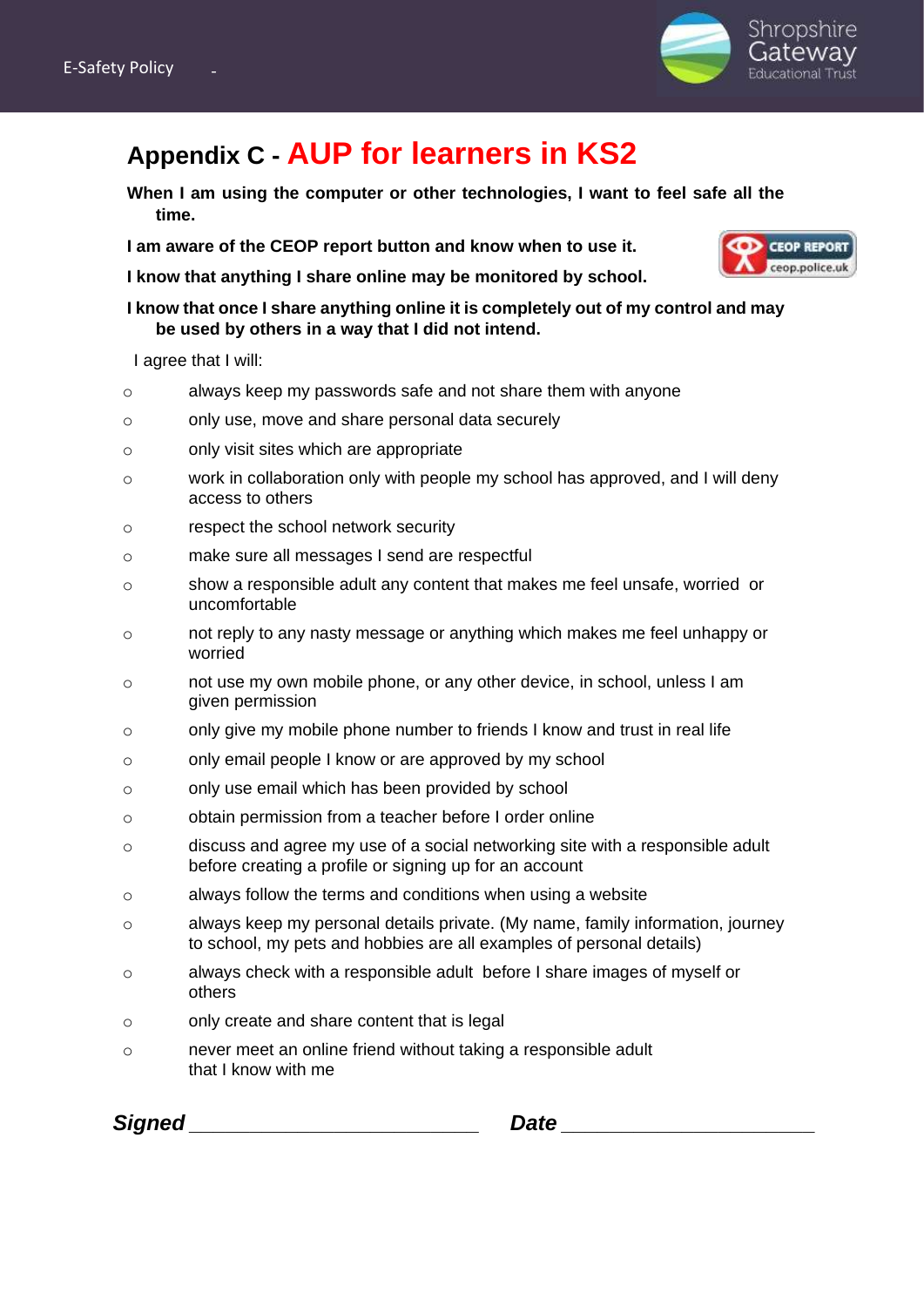

## **Appendix D - AUP for learners in KS3 and above**

**The policy aims to ensure that any communications technology is used without creating unnecessary risk to others.**

I agree that I will:

- o respect the school network security
- o set strong passwords which I will not share
- o only use, move and share personal data securely
- o not use my own mobile phone, or any other device, in school, unless I am given

permission

- $\circ$  only visit sites which are appropriate
- o always follow the terms and conditions when using a website
- o respect copyright and the intellectual property rights of others
- $\circ$  only create and share content that is legal
- o discuss and agree my use of a social networking site with a

responsible adult before joining

- o not access social networking sites whilst at school
- o obtain permission from a teacher before I order online
- o only use approved email accounts
- o only use appropriate content which I have permission to use
- o only communicate online with trusted users
- o never meet an online friend without taking a responsible adult that I know with me
- o make sure all messages/posts I send are respectful
- o not respond to or forward any inappropriate message or content
- o be cautious when sharing personal contact information
- o only communicate electronically with people I know or have been approved by my school
- o report unsuitable content or activities to a member of staff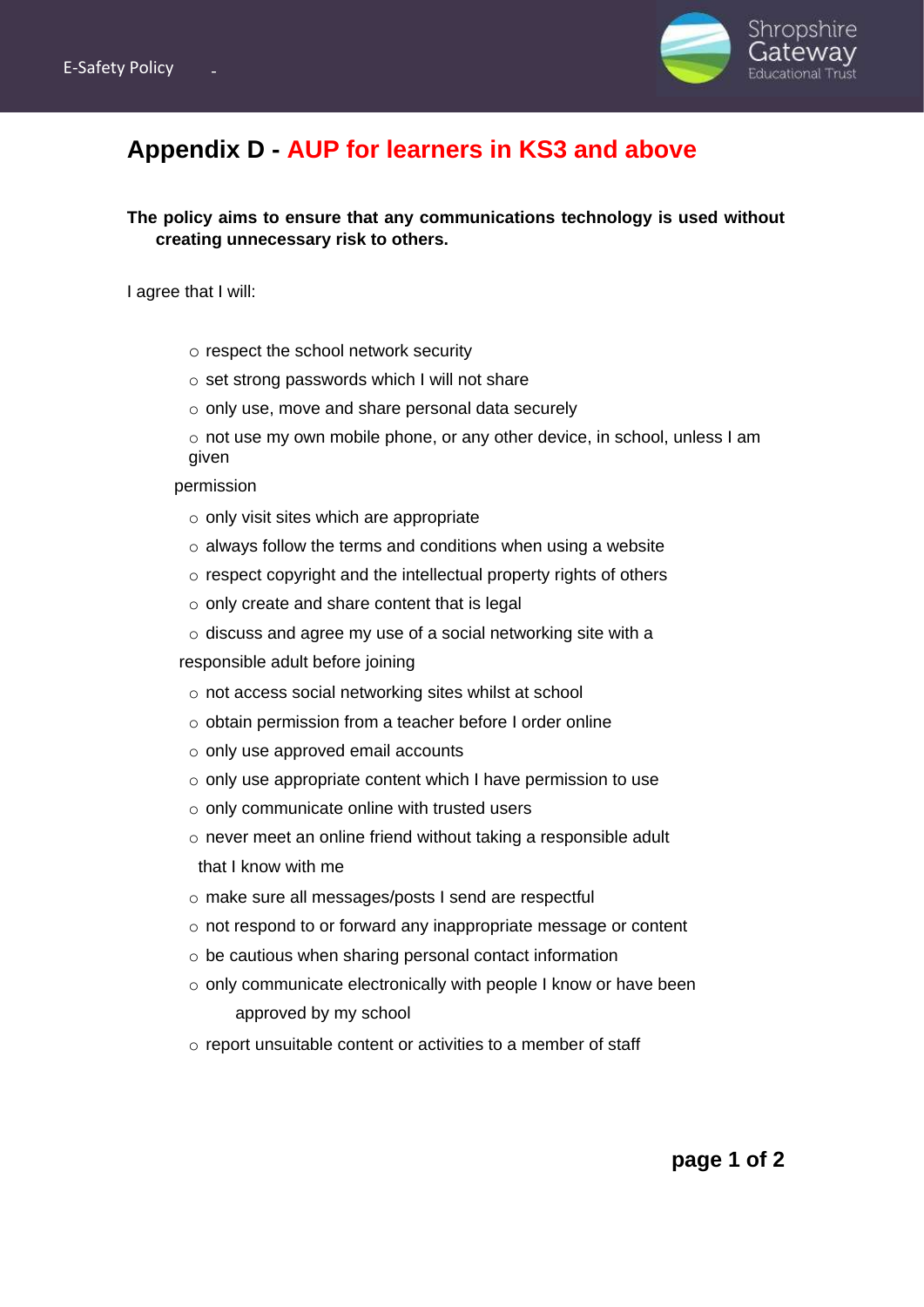

**I know that anything I share online at school via the school network may be monitored by the school.**

**I know that once I share anything online it is completely out of my control and may be used by others in a way that I did not intend.**

**I am aware of the CEOP Report button and know when to use it.**

I agree that I will not:

- o act in a way that might breach the school Behaviour policy
- o forward chain letters
- o breach copyright law
- o do anything which exposes others to harm or danger
- o visit internet sites, make, post, download, upload or pass on, material, remarks, proposals or comments that contain or relate to:
	- inappropriate images
	- **•** promoting discrimination of any kind
	- **•** promoting violence or bullying
	- **•** promoting racial or religious hatred
	- promoting illegal acts

**I accept that my use of both school and personal devices may be monitored and reported on.** 

| <b>Signed</b> |  |
|---------------|--|
|               |  |



*Page 2 of 2*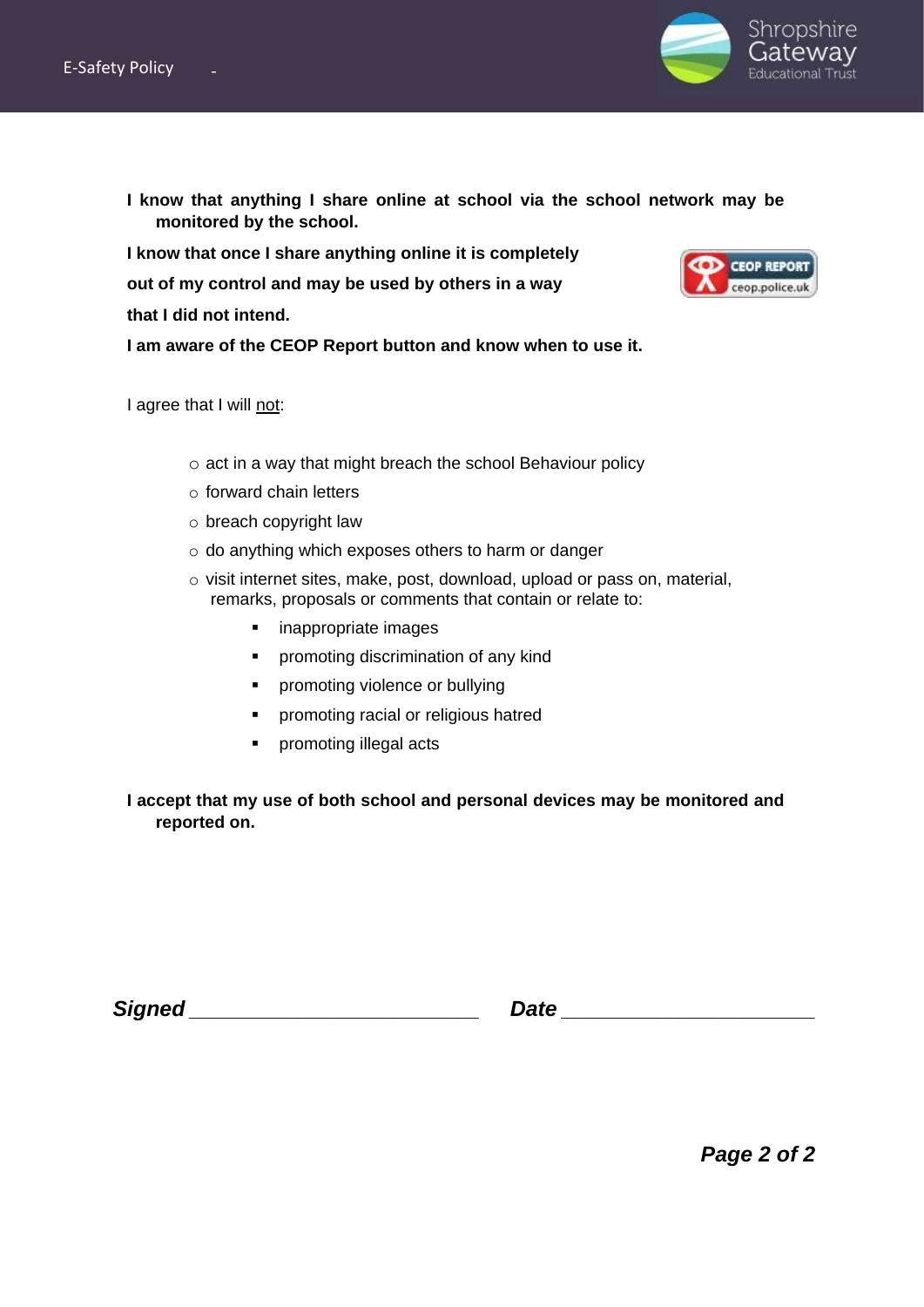

#### **Appendix E**– *Sample Home-school E-safety; ICT, Mobile Phones, Personal Photographs and Social Media*

| <b>Student Name</b>               |  |
|-----------------------------------|--|
| Student's class teacher/form name |  |
| Parent/Carer/Guardian's name      |  |

#### **Use of School ICT Equipment and Internet Access**

- As the parent or legal guardian of the above-named student, I give permission for my child to access the Internet, school email and other ICT facilities, whilst at school. I understand that my child has signed an Acceptable Use Policy (AUP) confirming their understanding and acceptance of the proper use of school and personal ICT equipment. I also understand that my child may be informed, should the rules change or be updated, during the year.
- I accept that ultimately, the school cannot be held responsible for the nature and content of materials accessed through the Internet and mobile technologies, but I understand that the school will take every reasonable precaution to keep students safe and to prevent them from accessing inappropriate materials. These steps include the school using a filtered internet service, providing secure access to email, employing appropriate teaching practice and teaching e-safety skills to students, across the curriculum.
- I understand that the school can monitor my child's computer files and the Internet sites they visit. I also understand that the school may contact me if there are concerns about my child's online behaviour or safety. I will support the school by promoting safe use of the internet and digital technology at home, and will inform the school if I have any concerns about my child's e-safety.

#### **Mobile Phones and other Personal Devices**

Primary version:

I understand that if my child has a mobile phone it should be handed into the office at the beginning of the day and collected at the end of the day (primary). I understand that 'Smart' watches or similar must not be brought to school under any circumstances.

Secondary version:

I understand that unless my child is given permission by a teacher, their mobile phone and any other personal device should be switched off and kept out of sight during the school day. This includes during off-site activities. If my child breaks this rule, I understand that the phone or device will be confiscated and I will be asked to collect it in person, at the end of the school day.

#### **Personal Photographs and Social Media**

I am aware that the school permits parents/carers to take photographs and videos of their own children at school events but requests that where the photos/videos contain